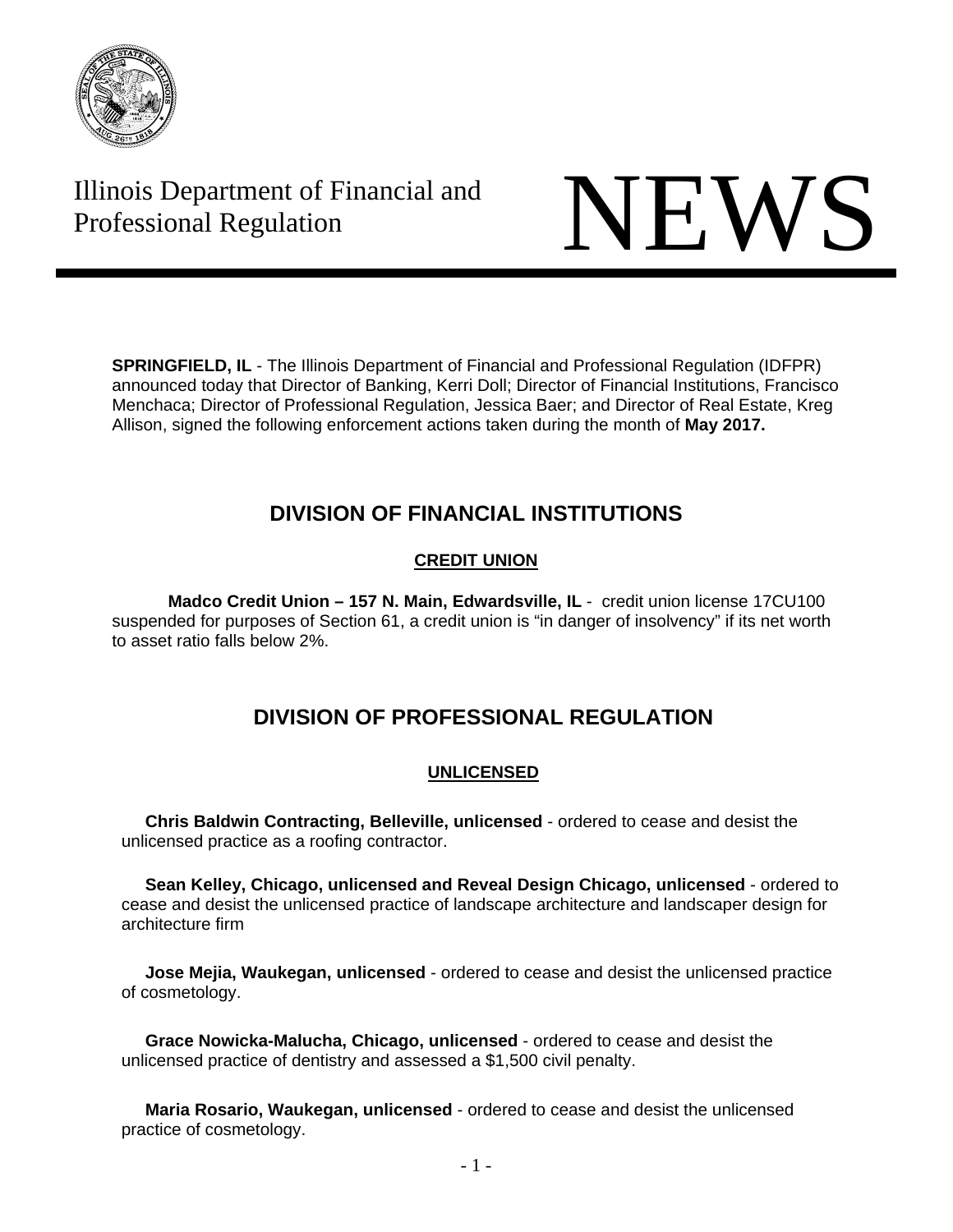**Rosewood Commercial Design, Chicago, unlicensed** - ordered cease and desist the unlicensed practice of a professional design firm for architecture.

 **West Monroe Partners, Chicago, unlicensed** - ordered to cease and desist unlicensed practice of a professional design firm.

## **ACUPUNCTURE**

 **Ebtesam Kat, Chicago, 198000644 –** acupuncturist license suspended for failure to file and/or pay Illinois state income taxes.

#### **ARCHITECT**

 **Carlos Concepcion, Chicago, 001015282** - architect license placed in refuse to renew status for failure to file and/or pay Illinois state income taxes.

 **John Kevil, Oak Brook, 001009594** - architect license suspended for failure to file and/or pay Illinois state income taxes.

 **Hernando Moreno, Livonia, MI, 001011013** - architect license placed in refuse to renew status for offering architecture services for compensation without a valid Illinois architecture license.

#### **ATHLETICS**

 **Achour Esho, Schaumburg, 00216485600003** - boxing license suspended and fined \$1,000 for unprofessional conduct.

#### **BARBER, COSMETOLOGY, ESTHETICS, NAIL TECHNOLOGY AND HAIR BRAIDING**

 **Deanna Anderson, Chicago, 131009504** - esthetician license suspended for failure to file and/or pay Illinois state income taxes.

 **Gregory Cooper, Naperville, 011314495** - cosmetologist license suspended for being more than 30 days' delinquent in the payment of child support.

 **Candy Frank, Cary, 011218390** - cosmetologist license suspended for failure to file and/or pay Illinois state income taxes.

 **Terry Gouard, Danville, 006064793** - barber license suspended for being more than 30 days' delinquent in the payment of child support.

 **John Herrera, Chicago, 006059566** - barber license restored with reprimand and fined \$1,400 for practicing on a lapsed license.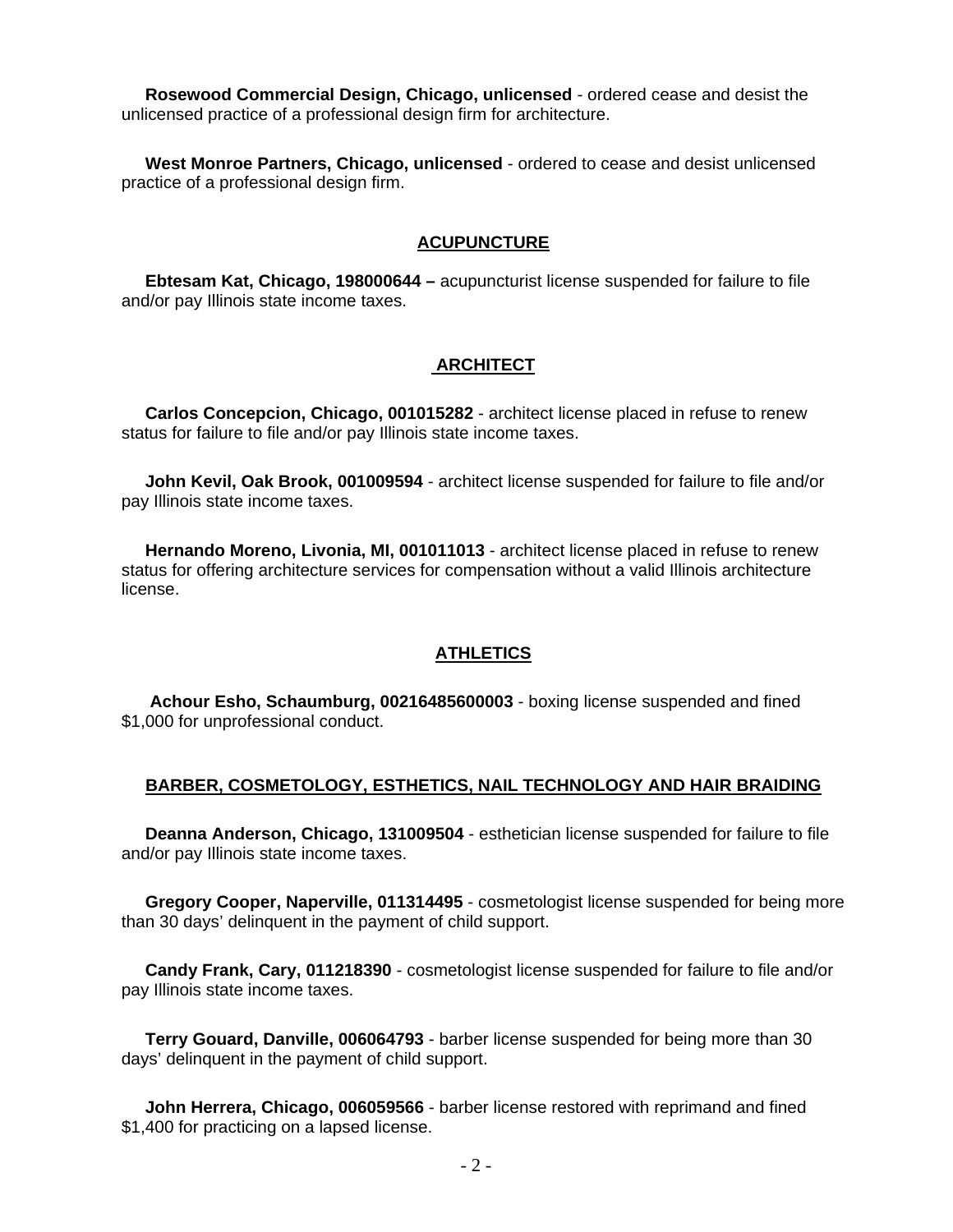**Jackie's Nails Spa Waxing, Mattoon, 189015960** - salon license reprimanded and fined \$500 for aiding and abetting unlicensed practice.

 **Jessica Lazzara, Addison, 011275674** - cosmetologist license suspended for failure to file and/or pay Illinois state income taxes.

 **Glynis Moore, Chicago, 01236818** - cosmetologist teacher license suspended for failure to file and/or pay Illinois state income taxes.

 **Fabiola Navarro, Maywood, 131007695** - esthetician license suspended for failure to file and/or pay Illinois state income taxes.

 **Michelle Neuman, Round Lake Beach, 011309165** - cosmetologist license suspended for failure to file and/or pay Illinois state income taxes.

 **Florenia Pierce, Matteson, 011218950** - cosmetologist license suspended for failure to file and/or pay Illinois state income taxes.

 **Royal Cuts Barbershop, Shoe Shine, and Supplies, Bloomington, 189017285** - shop license reprimanded and fined \$250 based on aiding and assisting unlicensed practice of barbering.

 **Irma Sotelo, Elgin, 011299571** - cosmetologist license suspended for failure to file and/or pay Illinois state income taxes.

 **Megan Timmons, Warrensburg, 011271552** - cosmetologist license reprimanded, must complete continuing education hours and fined \$200 for failing to comply with portions of a prior Order and operating a salon without a salon license.

 **Fabiola Vazquez, Cicero, 011258279** - cosmetologist license suspended for failure to file and/or pay Illinois state income taxes.

 **Celine Whitaker, Chicago, 258000258** - licensed hair braider license indefinitely suspended and fined \$750 for operating an unlicensed salon in an unsanitary manner and causing injury to a client when applying a sew-in extension.

 **Michael Wilburn, Chicago, 006062932** - barber license suspended for failure to file and/or pay Illinois state income taxes.

 **Hai Zhang, Homer Glen, 011303604** - cosmetologist license revoked based upon the revocation of her massage therapist license and in settlement of the allegations of the Amended Complaint and Asian Massage and Nail Spa, Homer Glen (unlicensed) ordered to cease and desist unlicensed practice as a nail salon.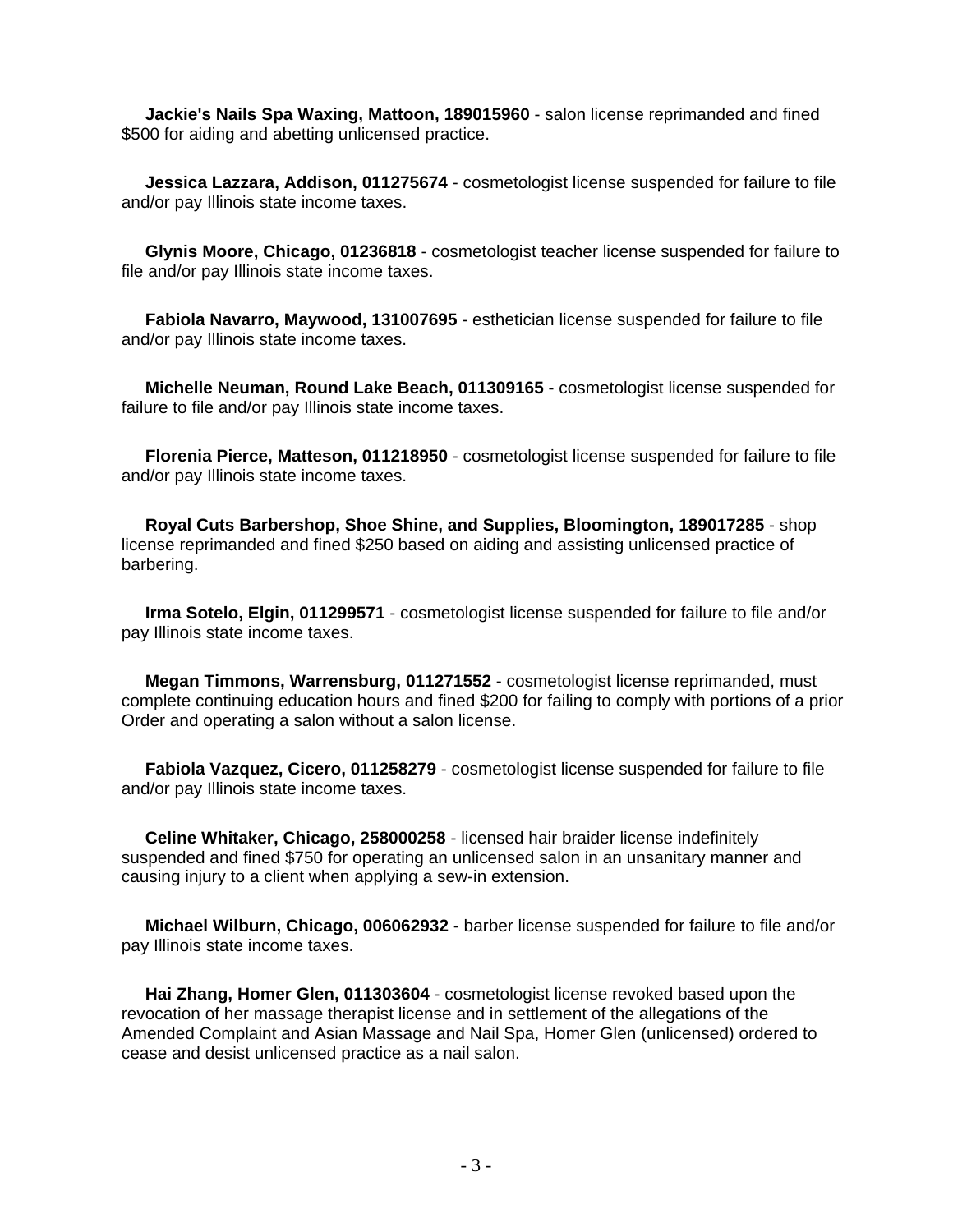## **DENTAL**

 **Jeffrey Perman, Chicago, 019020638** - dental license suspended for failure to file and/or pay Illinois state income taxes.

 **Sam Tahbaz, Chicago, 019024892** - dental license suspended for failure to file and/or pay Illinois state income taxes.

## **DESIGN PROFESSIONS**

 **Full Circle Architects, Northbrook, 184001786** - professional design firm for architecture license was placed in refuse to renew status because they were offering architecture services for compensation without a valid Illinois professional design firm for architecture license.

#### **DETECTIVE, ALARM, SECURITY, FINGERPRINT VENDOR AND LOCKSMITH**

 **Joey Adams, Chicago, 129289297** - permanent employee registration card suspended for failure to file and/or pay Illinois state income taxes.

 **Christy Allen, Wheeling, 129357536** - permanent employee registration card suspended for failure to file and/or pay Illinois state income taxes.

 **Ira Anderson, Chicago, 129160433** - permanent employee registration card placed in refuse to renew status for failure to appear at a disciplinary conference.

 **Lee Armstrong, Chicago, 129379913** - permanent employee registration card placed in refuse to renew status for failure to appear for a Department disciplinary conference.

 **Sean Bartlett, Springfield, 129186784** - permanent employee registration card placed in refuse to renew status for failure to appear at a disciplinary conference.

 **Paul Belisle, Chicago, 129313745** - permanent employee registration card suspended for failure to file and/or pay Illinois state income taxes.

 **DeShawn Benson, Berwyn, 129323358** - permanent employee registration card suspended for failure to file and/or pay Illinois state income taxes.

 **Anthony Blount, Springfield, 129301014** - permanent employee registration card placed in refuse to renew status for failure to appear at a disciplinary conference.

 **Christopher Booker, Chicago, 129391056** - permanent employee registration card placed on two- year non-reporting probation due to criminal conviction and failure to report.

 **Karlief Brimage, Chicago, 129289466** - permanent employee registration card suspended for failure to file and/or pay Illinois state income taxes.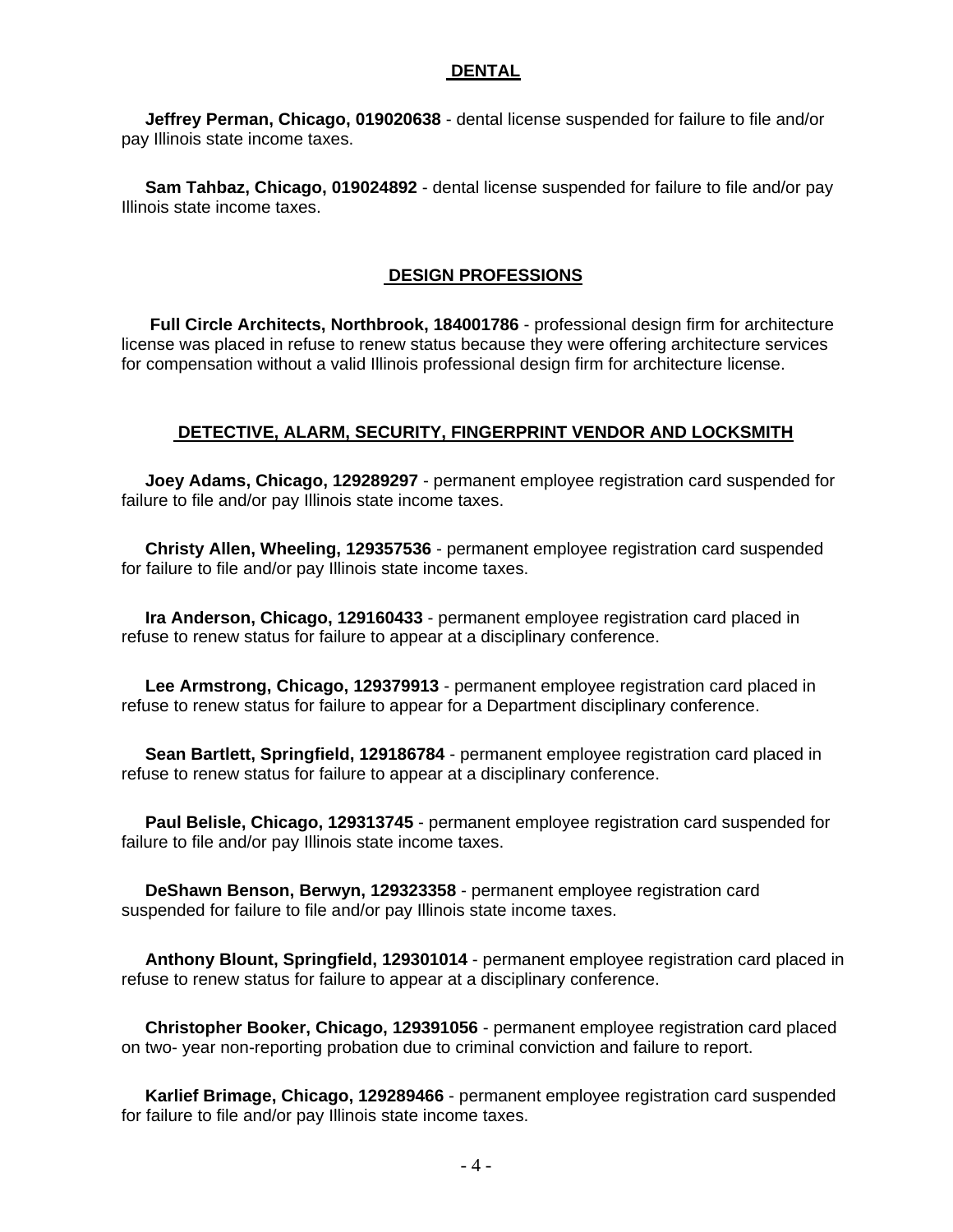**Dianna Briscoe, Northbrook, 129266544** - permanent employee registration card suspended for failure to file and/or pay Illinois state income taxes.

 **Gerald Briscoe, Northbrook, 129248309** - permanent employee registration card suspended for failure to file and/or pay Illinois state income taxes.

 **Marshall Brooks, Darien, 129336985** - permanent employee registration card suspended for failure to file and/or pay Illinois state income taxes.

 **Joseph Burda, Northlake, 129399933** - permanent employee registration card suspended for failure to file and/or pay Illinois state income taxes.

 **Janine Camphor, Dolton, 129411656** - permanent employee registration card issued and placed on two-year non-reporting probation due to criminal conviction and failure to report.

 **Dennis Capelo, Chicago, 129388761** - permanent employee registration card suspended for failure to file and/or pay Illinois state income taxes.

 **Charlotte Carr, Chicago, 129395227** - permanent employee registration card suspended for failure to file and/or pay Illinois state income taxes.

 **King Carthans, Bellwood, 129012527** - permanent employee registration card suspended for failure to file and/or pay Illinois state income taxes.

 **Craig Chainey, Orland Park, 129262112** - permanent employee registration card placed in refuse to renew status for failure to appear for a disciplinary conference.

 **Michele Chavours, Chicago, 129385494** - permanent employee registration card suspended for failure to file and/or pay Illinois state income taxes.

 **Marcus Crawford, Chicago, 129412131** - permanent employee registration card issued and placed on non-reporting probation for two years due to criminal conviction and failure to report.

 **Grover Croft, Chicago, 129107144** - permanent employee registration card suspended for failure to file and/or pay Illinois state income taxes.

 **Amanda Daniels, Chicago, 129384793** - permanent employee registration card suspended for failure to file and/or pay Illinois state income taxes.

 **Efrain Diaz, Berwyn, 129395786** - permanent employee registration card suspended for failure to file and/or pay Illinois state income taxes.

 **Jimmie Dixon, O'Fallon, 129342732** - permanent employee registration card suspended for failure to file and/or pay Illinois state income taxes.

 **Anthony Dixon, Chicago, 129412132** - permanent employee registration card issued and placed on non-reporting probation for one year due to criminal conviction and failure to report.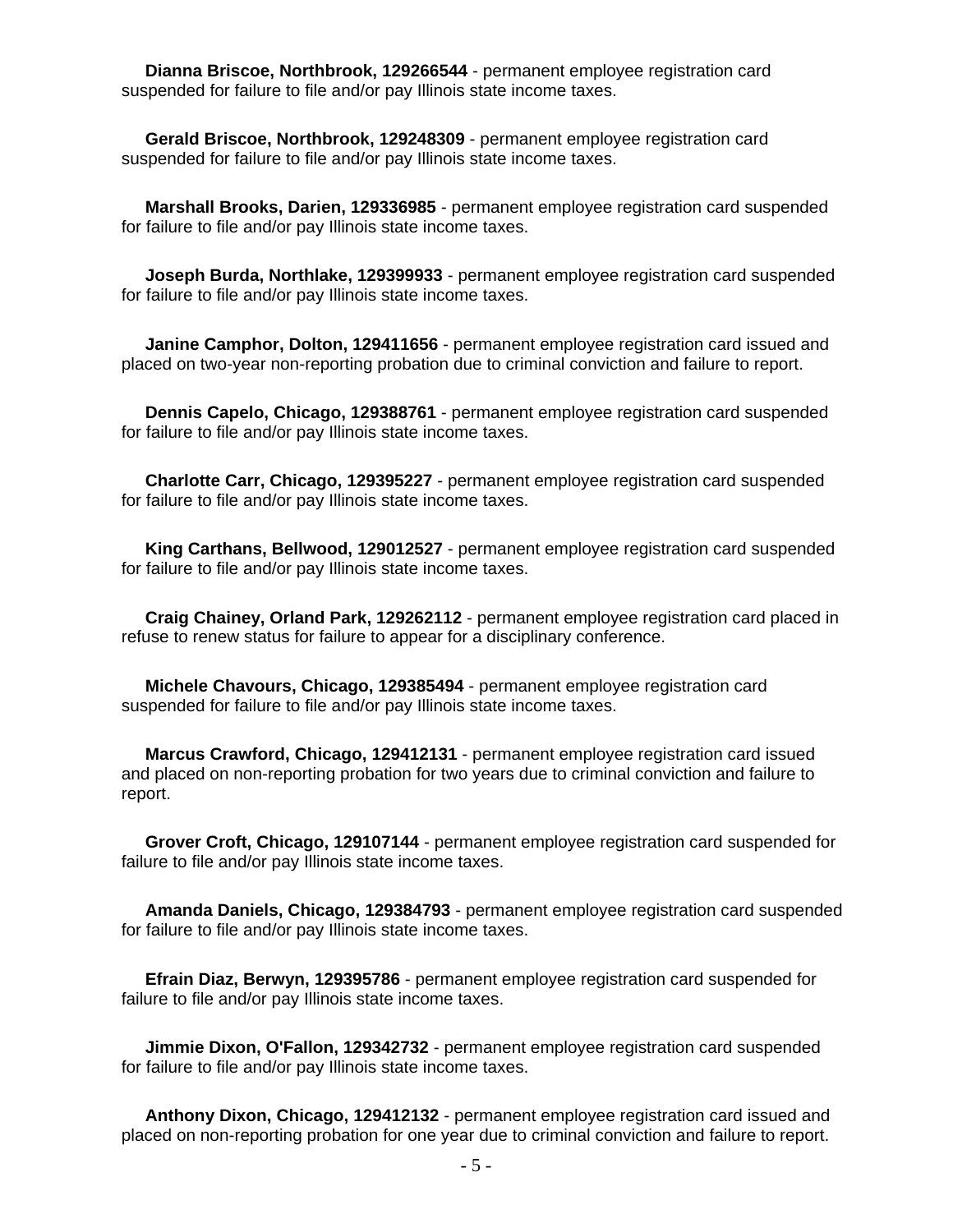**Maurice Edley, Palatine, 129273069** - permanent employee registration card suspended for failure to file and/or pay Illinois state income taxes.

 **Raven Edmonson, Chicago, 129369689** - permanent employee registration card revoked as a result of failure to report arrest and conviction for burglary.

 **Christopher Escamilla, Carpentersville, 129273631** - permanent employee registration card placed in refuse to renew status for failure to appear at a disciplinary conference.

 **Jalissa Evans, Elgin, 129360903** - permanent employee registration card revoked as a result of failure to report arrest and conviction for battery.

 **Donnell Fields, Chicago, 129330236** - permanent employee registration card suspended for failure to file and/or pay Illinois state income taxes.

 **Donna Flewellen, Chicago, 129411650** - permanent employee registration card issued and placed on two-year non-reporting probation due to criminal conviction and failure to report.

 **Lamoin Ford, Montgomery, 129170315** - permanent employee registration card suspended for failure to file and/or pay Illinois state income taxes.

 **Keith Fuller, Robbins, 129398559** - permanent employee registration card suspended for failure to file and/or pay Illinois state income taxes.

 **Lionel Garrett, Calumet Park, 129283951** - permanent employee registration card suspended for failure to file and/or pay Illinois state income taxes.

 **Katherine Gass, Rushville, 129302740** - permanent employee registration card placed in refuse to renew status for failure to appear for a Department disciplinary conference.

 **Clarence Gazdowicz, Plainfield, 129252582** - permanent employee registration card placed in refuse to renew status for failure to appear at a disciplinary conference.

 **Cecil Gill, Chicago, 129368912** - permanent employee registration card suspended for failure to file and/or pay Illinois state income taxes.

 **Vincent Givens, Dolton, 129380751** - permanent employee registration card suspended for failure to file and/or pay Illinois state income taxes.

 **Booker Griffin, Jacksonville, 129323252** - permanent employee registration card placed in refuse to renew status for failure to appear at a disciplinary conference.

 **Kenneth Griffin, Chicago, 129111967** - permanent employee registration card suspended for failure to file and/or pay Illinois state income taxes.

 **Bonnie Hardman, Joliet, 129170744** - permanent employee registration card placed in refuse to renew status for failure to appear at a disciplinary conference.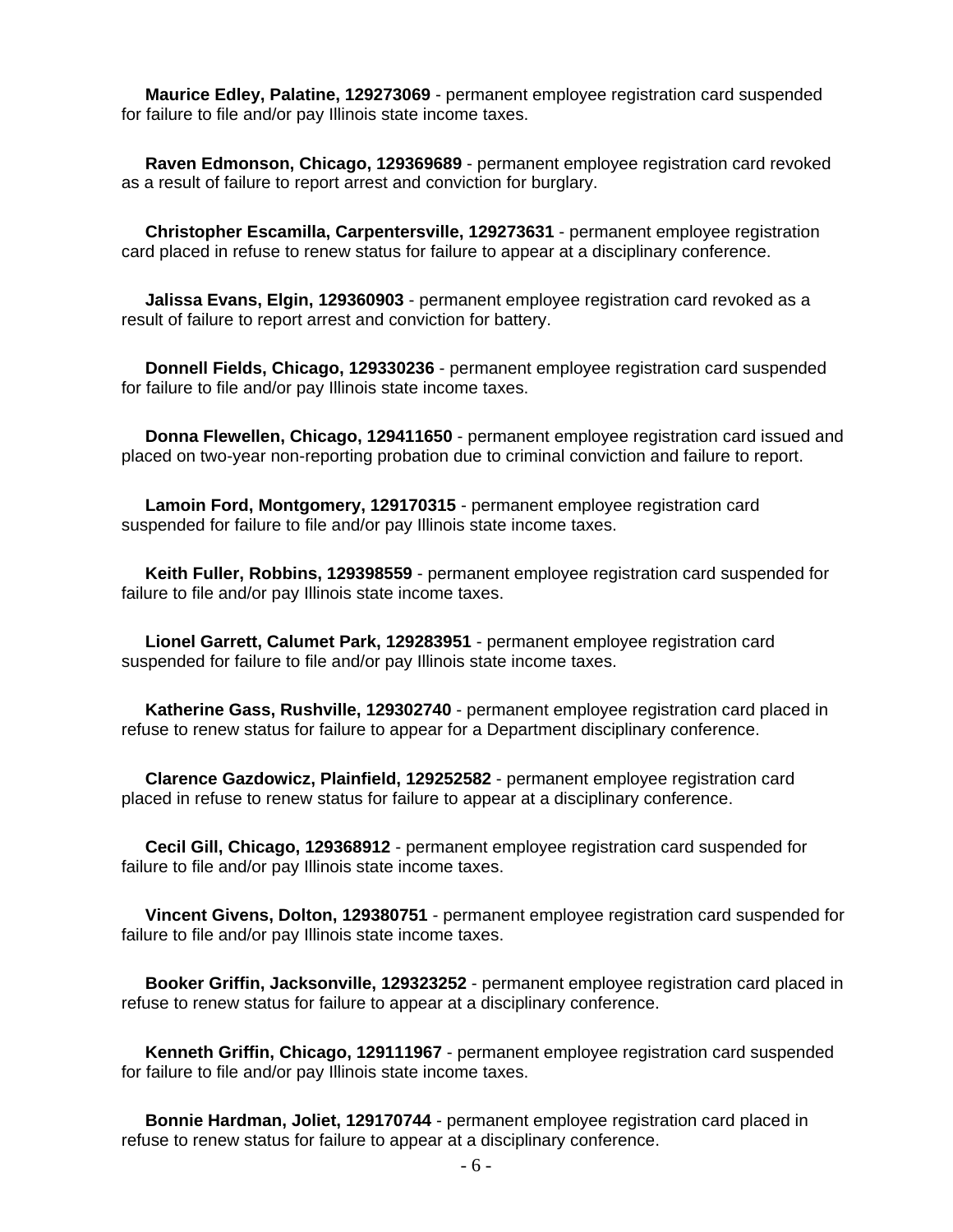**Daniel Hart, Rock Falls, 129411651** - permanent employee registration card issued and placed on two-year non-reporting probation due to criminal conviction.

 **Terrell Hatch, Chicago, 129277620** - permanent employee registration card suspended for failure to file and/or pay Illinois state income taxes.

 **Isaiah Hawkins, Country Club Hills, 129394878** - permanent employee registration card suspended for failure to file and/or pay Illinois state income taxes.

 **Victor Hobbs, Chicago, 129339383** - permanent employee registration card revoked as a result of failure to report arrest and conviction for aggravated domestic battery.

 **Patrick Huntley, Chicago, 129392555** - permanent employee registration card suspended for being more than 30 days' delinquent in the payment of child support.

 **Royzell Hutchins, Fairview Heights, 129310385** - permanent employee registration card suspended for failure to file and/or pay Illinois state income taxes.

 **Wade Ingram, Chicago, 129336825** - permanent employee registration card placed on one-year non-reporting probation due to criminal conviction and failure to report.

 **Joseph James, Crossville, 129301169** - permanent employee registration card placed in refuse to renew status for failure to appear at a disciplinary conference.

 **William Jerry, Chicago, 129411652** - permanent employee registration card issued and placed on one-year non-reporting probation and FCC shall be prohibited for one year due to criminal conviction and failure to report.

 **Joseph Johnson, Cary, 129262650** - permanent employee registration card suspended for failure to file and/or pay Illinois state income taxes.

 **Marcoe Johnson, Harvey, 129396774** - permanent employee registration card suspended for failure to file and/or pay Illinois state income taxes.

 **Darius Johnson, Chicago, 229083233** - firearm control card issued and placed on nonreporting probation for one year due to criminal conviction and failure to report.

 **Maurice Johnson, Chicago, 129328898** - permanent employee registration card revoked as a result of failure to report arrest and conviction for theft by intent to control property exceeding \$500 and not exceeding \$10,000.

 **Lemar Jones, Chicago, 129329882** - permanent employee registration card suspended for failure to file and/or pay Illinois state income taxes.

 **Irene Jones, Chicago, 129397798** - permanent employee registration card suspended for failure to file and/or pay Illinois state income taxes.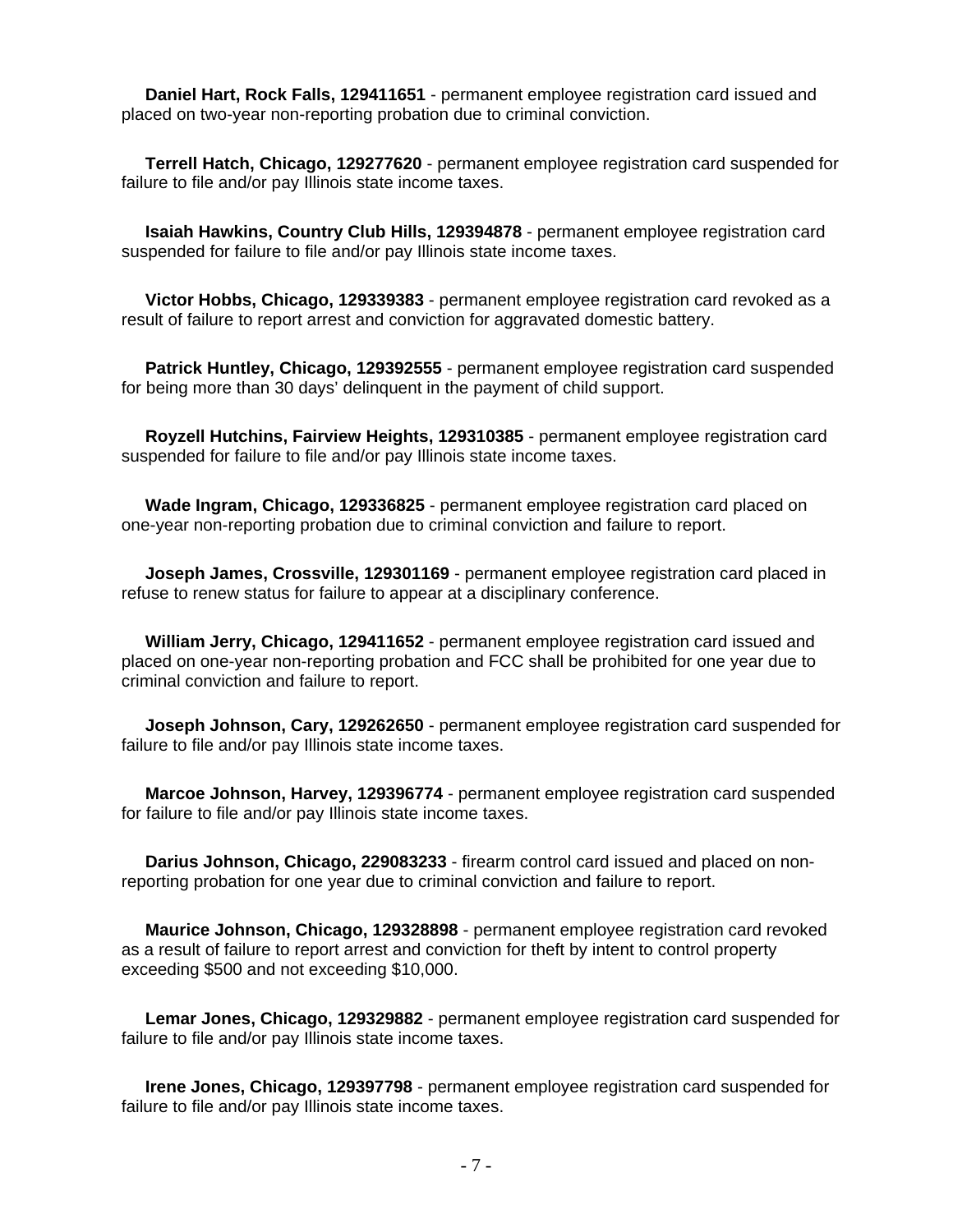**Raven Kartzmark, Chicago, 129335578** - permanent employee registration card placed in refuse to renew status for failure to appear at a disciplinary conference.

 **Abdul Khan, Chicago, 119001068** - licensed private security contractor license suspended for being more than 30 days' delinquent in the payment of child support.

 **Abdul Khan, Elk Grove Village, 129003417** - permanent employee registration card placed in refuse to renew status for being more than 30 days' delinquent in the payment of child support.

 **Demar King, Dixmoor, 129365693** - permanent employee registration card revoked as a failure to report arrest and conviction for aggravated battery/use of a deadly weapon.

 **Bradley Kinney, Chatsworth, 129304163** - permanent employee registration card placed in refuse to renew status for failure to appear at a disciplinary conference.

 **Frank Kvasnicka, Berwyn, 129292289** - permanent employee registration card placed in refuse to renew status for failure to appear for a Department disciplinary conference.

 **Mark Lawson, Pekin, 129211544** - permanent employee registration card placed in refuse to renew status for failure to appear at a disciplinary conference.

 **Trieigus Lemons, Rockford, 129396163** - permanent employee registration card suspended for being more than 30 days' delinquent in the payment of child support.

 **Pedro Leon, Carol Stream, 129297041** - permanent employee registration card placed in refuse to renew status for failure to appear at a disciplinary conference.

 **Marvel Malone, Maywood, 129301143** - permanent employee registration card placed in refuse to renew status for failure to appear at a disciplinary conference.

 **Taylor Mandell, Richton Park, 129282361** - permanent employee registration card suspended for failure to file and/or pay Illinois state income taxes.

 **Milton Marshall, Chicago, 129411653** - permanent employee registration card issued and placed on three-year non-reporting probation due to criminal conviction.

 **Tamica Martenia, Evergreen Park, 129396244** - permanent employee registration card suspended for failure to file and/or pay Illinois state income taxes.

 **Allen McGrew, Oak Lawn, 129226992** - permanent employee registration card suspended for failure to file and/or pay Illinois state income taxes.

 **Jacqueline McKinley, Aurora, 129261940** - permanent employee registration card placed in refuse to renew status for failure to appear for a Department disciplinary conference.

 **Chad McKinney, East St. Louis, 129282894** - permanent employee registration card placed in refuse to renew status for failure to appear at a disciplinary conference.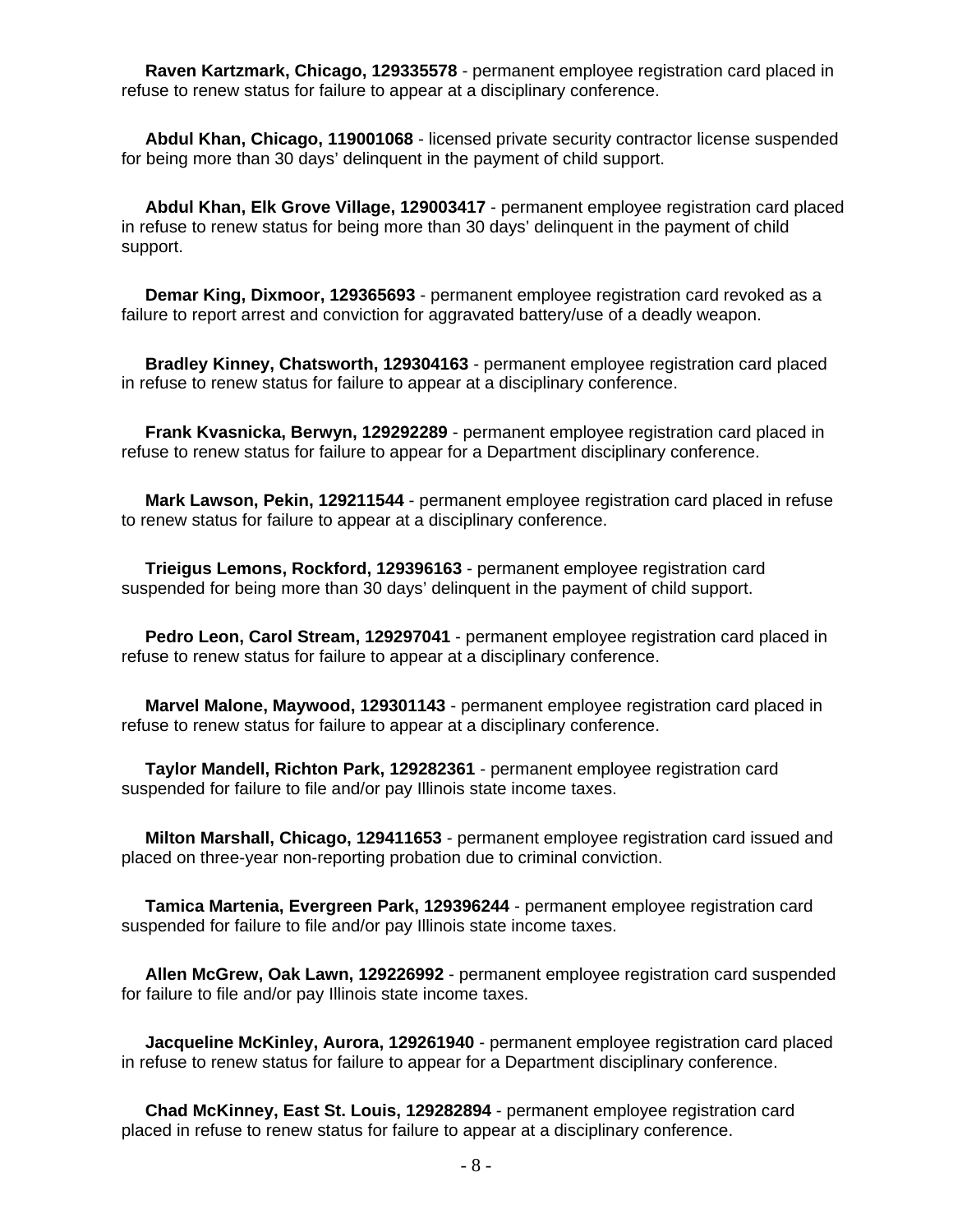**Lawrence McPike, Peoria, 129354903** - permanent employee registration card placed in refuse to renew status for failure to appear at a disciplinary conference.

 **Carlos Mendez, Chicago, 129371406** - permanent employee registration card suspended for failure to file and/or pay Illinois state income taxes.

 **Shawn Monroe, Chicago, 129267752** - permanent employee registration card placed in refuse to renew status for failure to appear at a disciplinary conference.

 **Crystal Montgomery, Calumet City, 129411654** - permanent employee registration card issued and placed on four-year non-reporting probation and FCC shall be indefinitely prohibited due to criminal conviction and failure to report.

 **Bonnie Morgan, Chicago, 129388529** - permanent employee registration card suspended for failure to file and/or pay Illinois state income taxes.

 **James Newborn, St. Louis, MO, 129357525** - permanent employee registration card suspended for failure to file and/or pay Illinois state income taxes.

 **Jessica Ochoa, Joliet, 129394603** - permanent employee registration card suspended for being more than 30 days' delinquent in the payment of child support.

 **Marvin Oliviel, Harvey, 129200635** - permanent employee registration card suspended for failure to file and/or pay Illinois taxes.

 **James Owens, Chicago, 129412306** - permanent employee registration card issued and placed on a three-year non-reporting probation due to criminal conviction.

 **Michael Owodunni, Chicago, 129335886** - permanent employee registration card suspended for failure to file and/or pay Illinois state income taxes.

 **Jonathan Paiz, Chicago, 129356023** - permanent employee registration card suspended for failure to file and/or pay Illinois state income taxes.

 **Kyle Paul, Chicago, 129372347** - permanent employee registration card placed in refuse to renew status for failure to appear at a disciplinary conference.

 **John Peterson, Chicago, 129131657** - permanent employee registration card suspended for failure to file and/or pay Illinois state income taxes.

 **Joseph Popovic, Chicago, 129298129** - permanent employee registration card placed in refuse to renew status for failure to appear at a disciplinary conference.

 **Deon Ramey, Hazel Crest, 129315921** - permanent employee registration card suspended for failure to file and/or pay Illinois state income taxes.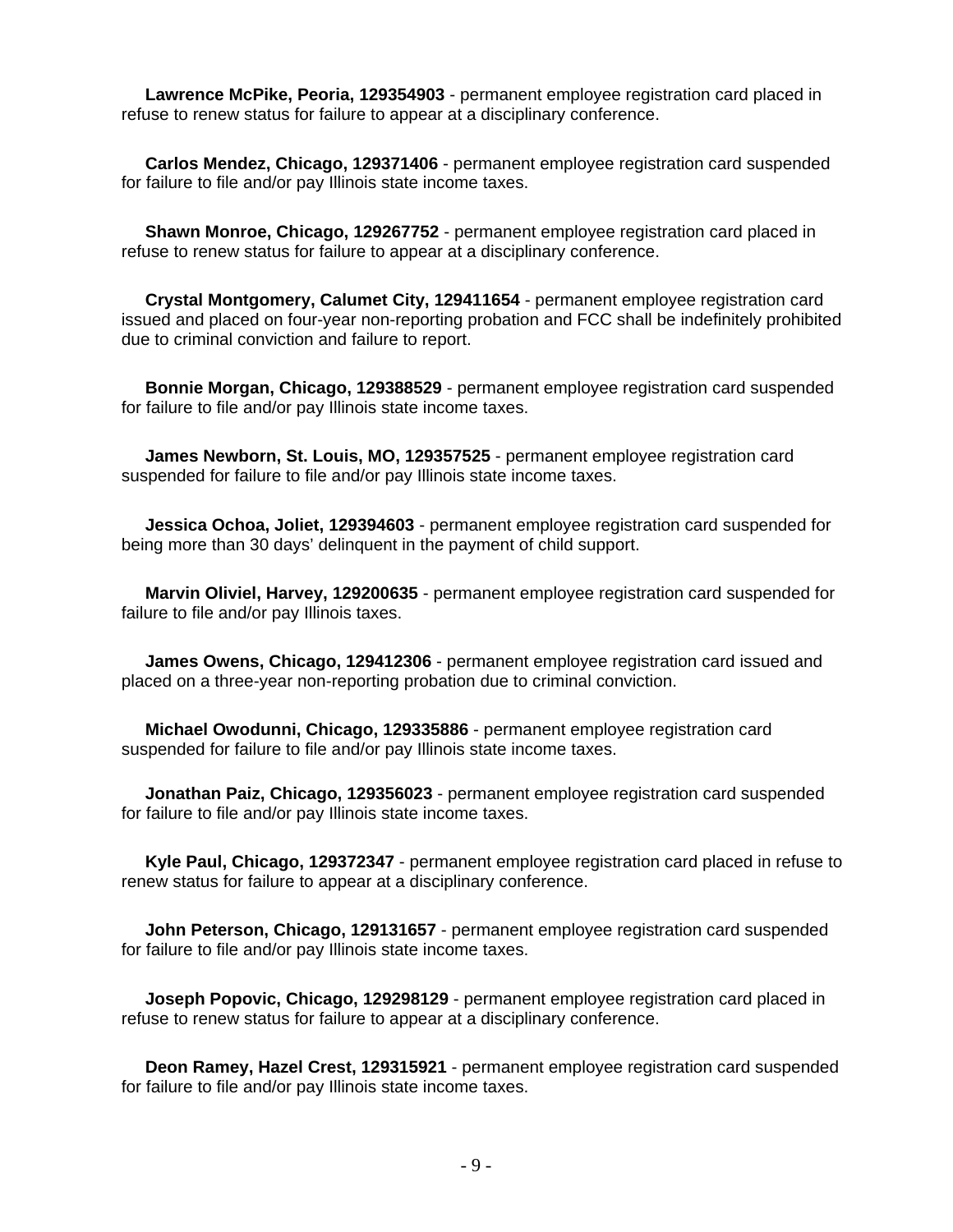**Rudolph Riggins, Markham, 129205581** - permanent employee registration card suspended for failure to file and/or pay Illinois state income taxes.

 **Justine Riley, Kankakee, 129395156** - permanent employee registration card revoked as a result of failure to report arrest and conviction for use of an account number or code with intent to defraud.

 **Fabian Rivas, Chicago, 129336849** - permanent employee registration card suspended for being more than 30 days' delinquent in the payment of child support.

 **Tyrone Roberts, Chicago, 129133197** - permanent employee registration card placed in refuse to renew status for failure to appear for a Department disciplinary conference.

 **James Robinson, Chicago, 129394873** - permanent employee registration card placed on three-year non-reporting probation and the issuance of any firearm control card shall be prohibited during the probationary period due to a criminal conviction.

 **Jim Robinson, Lombard, 129218277** - permanent employee registration card placed in refuse to renew status for failure to appear for a Department disciplinary conference.

 **Elyssa Robinson, Chicago, 129327979** - permanent employee registration card placed on one-year non-reporting probation and FCC prohibited for one-year due to criminal conviction.

 **Carole Rodgers, Normal, 129257334** - permanent employee registration card placed in refuse to renew status for failure to appear at a disciplinary conference.

 **Yesenia Rodriguez, Chicago, 129354754** - permanent employee registration card suspended for failure to file and/or pay Illinois state income taxes.

 **James Rog, Elgin, 129329655** - permanent employee registration card and firearm control card, **229073484** both revoked as a result of failure to report arrest and conviction for theft.

 **Anthony Safford, Chicago, 129339964** - permanent employee registration card suspended for failure to file and/or pay Illinois state income taxes.

 **Anthony Salazar, Chicago, 129032689** - permanent employee registration card placed in refuse to renew status for failure to appear at a disciplinary conference.

 **Fardis Salimi, Villa Park, 129361622** - permanent employee registration card revoked as a result of failure to report arrest and sentence of conditional discharge for domestic battery.

 **Andre Santos, Chicago, 129389733** - permanent employee registration card suspended for being more than 30 days' delinquent in the payment of child support.

 **Anson Shareef, Olympia Fields, 115002215** - private detective license placed on one-year non-reporting probation due to failure to carry general liability insurance from June 2015 to May 2016.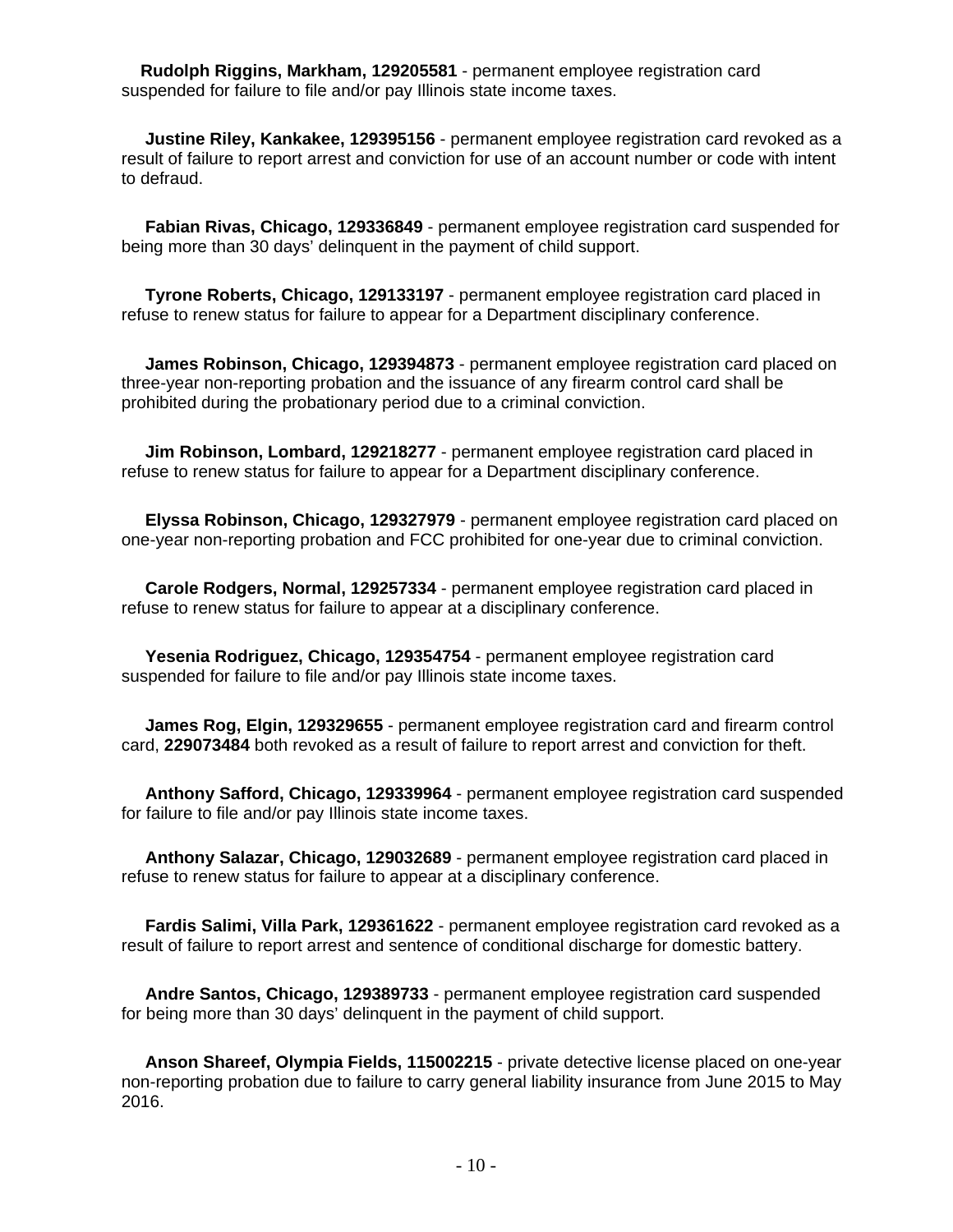**Lamont Silas, Belleville, 129378261** - permanent employee registration card suspended for failure to file and/or pay Illinois state income taxes.

 **Robby Smith, Robinson, 129307135** - permanent employee registration card placed in refuse to renew status for failure to appear at a disciplinary conference.

 **Herman Spencer, Chicago, 129405628** - permanent employee registration card suspended for being more than 30 days' delinquent in the payment of child support.

 **Lola Taylor, Maywood, 129259190** - permanent employee registration card revoked as a result of failure to report arrest and conviction for driving on a suspended/revoked license.

 **Antonio Thomas, Chicago, 129376308** - permanent employee registration card placed on two-year non-reporting probation due to criminal conviction and failure to report.

 **Carlotta Turner, Chicago, 129341974** - permanent employee registration card suspended for failure to file and/or pay Illinois state income taxes.

 **Richard Urso, Glenview, 129389853** - permanent employee registration card revoked as a result of failure to report arrest and conviction for battery.

 **Laura Washington, Chicago, 129230624** - permanent employee registration card suspended for failure to file and/or pay Illinois state income taxes.

 **Jermaine Watson, Chicago, 129319112** - permanent employee registration card placed in refuse to renew status for failure to appear at a disciplinary conference.

 **Larry Weatherspoon, Chicago, 129019119** - permanent employee registration card suspended for failure to file and/or pay Illinois state income taxes.

 **Anita Weekly, Chicago, 129412295** - permanent employee registration card issued and placed on one-year non-reporting probation due to criminal conviction.

 **Timotheus Winston, Chicago, 129376619** - permanent employee registration card revoked as a result of failure to report an arrest and conviction for aggravated unlawful use of a weapon.

 **Ashley Woodard, Chicago, 129411649** - permanent employee registration card issued and placed on one-year non-reporting probation due to criminal conviction.

 **Bartholomew Woods, Forest Park, 129304978** - permanent employee registration card suspended for failure to file and/or pay Illinois state income taxes.

 **Kenneth Wright, Chicago, 129404647** - permanent employee registration card placed on two-year non-reporting probation due to criminal conviction and failure to report.

 **Johnathan Wright, Chicago, 129392463** - permanent employee registration card revoked as a result of failure to report arrest and conviction for battery.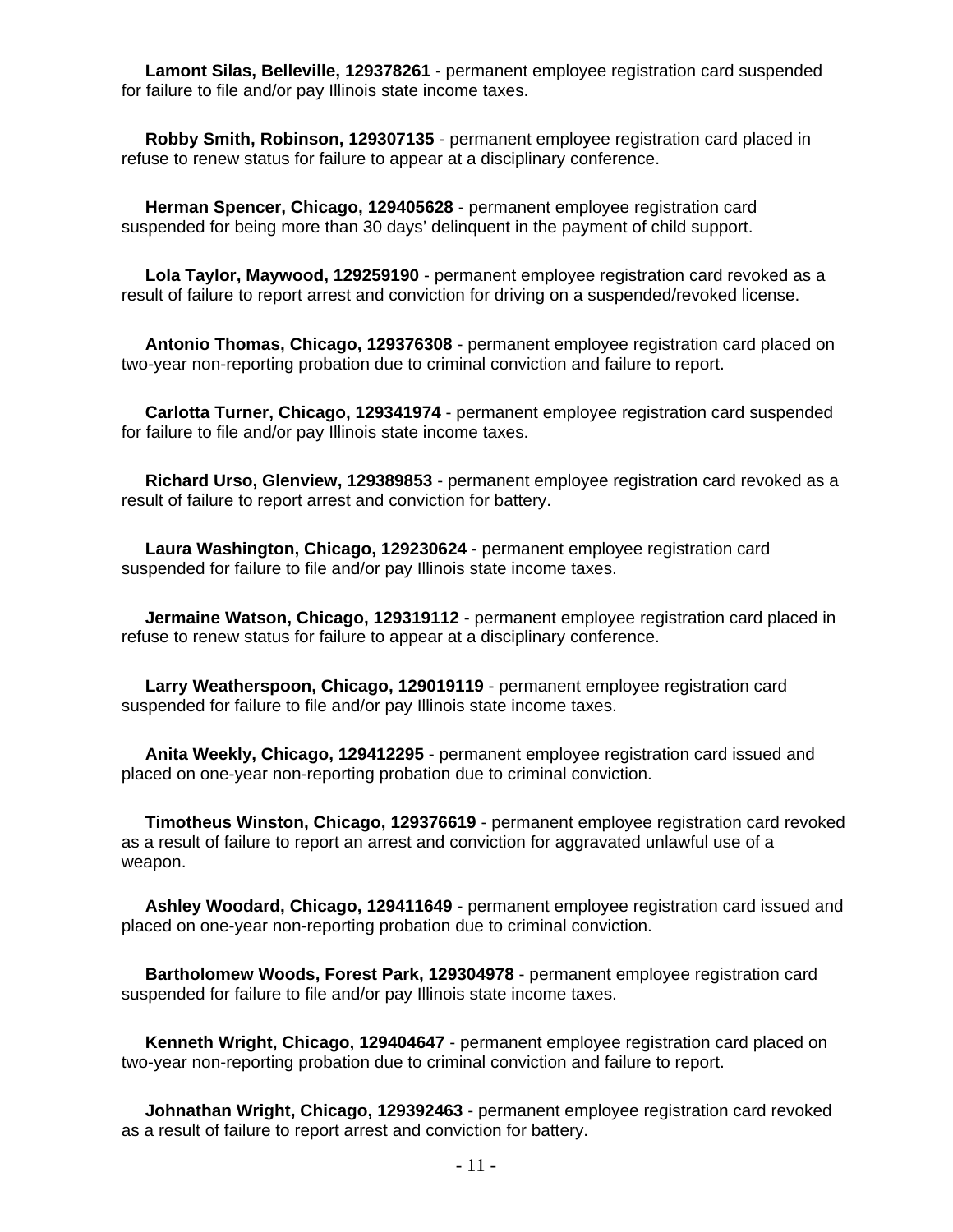**James Yocum, Dyer, IN, 191000302** - locksmith license placed on one-year non-reporting probation due to arrest and court supervision and failure to report.

## **FUNERAL DIRECTOR AND EMBALMER**

 **Jeffrey Beverage, Sandwich, 034014971** - funeral director and embalmer license fined \$1,000 for failure to submit a Statement of Funeral Goods and Services Selected signed by both parties at the time of arrangements.

 **Jazmin Flores, Chicago, 033012620** - funeral director and embalmer intern license suspended nunc pro tunc to April 5, 2016 and terminated on May 1, 2017 based on unprofessional conduct.

 **Timothy Honquest, Rockford, 034014487** - funeral director and embalmer license reprimanded and fined \$1,000 after failed to file a death certificate in a timely manner.

 **Nathan Lee, Sparta, 034015344** – funeral director and embalmer license suspended for failure to file and/or pay Illinois state income taxes.

 **Anthony Maioriello, Elk Grove Village, 034011037** - funeral director and embalmer license fined \$1,000 based on failure to properly remit monies as required.

 **Wayne Trojnar, Algonquin, 034010236** - funeral director and embalmer license reprimanded and fined \$2,000 for failing to remit in a timely manner an excess payment received from a pre-need decedent's trust.

#### **LAND SURVEYOR**

 **Andrew Spiewak, Chicago, 035003178** - land surveyor license placed in refuse to renew status due to respondent's production of an inaccurate survey.

#### **ROOFING CONTRACTOR**

 **Chandlers Home Improvement, Milan, 104016975** - roofing contractor license suspended for failure to file and/or pay Illinois state income taxes.

 **H.R. Construction Services, Chicago, 104016225** - roofing contractor license and **Janina Tarnowa-Hereta, Chicago,** qualifying party designation**, 105006359** - both reprimanded and fined \$3,500, owed jointly and severally, for aiding and abetting unlicensed practice.

 **Hollis Roofing & Restoration, Pomona, MO, 104app3595965** - roofing contractor license to be issued with reprimand and **Charles Hollis, Pomona, MO, 10506964 -** qualifying party designation**,** were both fined \$3,000, owed jointly and severally for prior conduct of aiding and assisting unlicensed practice which was done incompetently.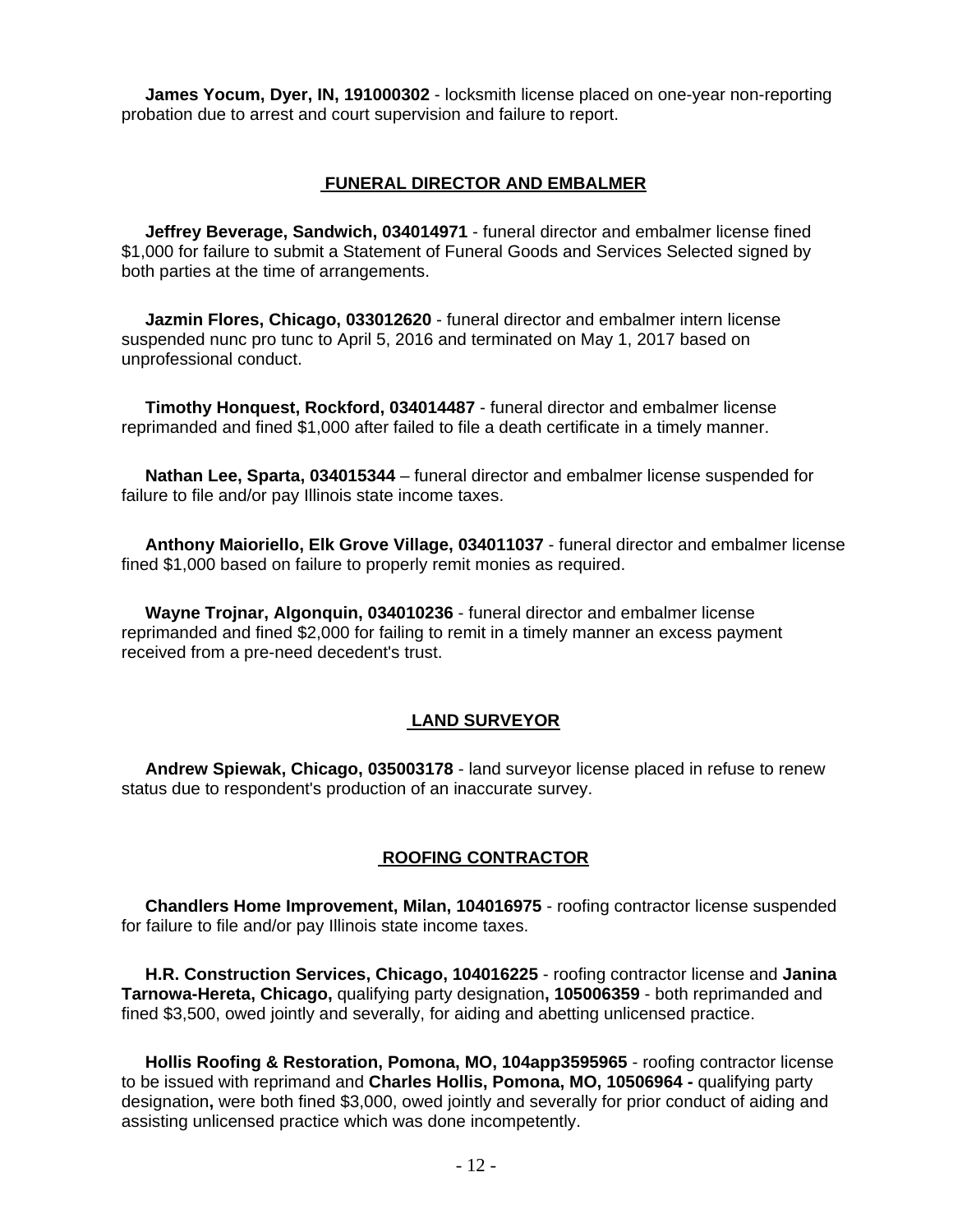**Prate Roofing & Installations, Wauconda, 104016512** - roofing contractor license reprimanded and fined \$5,000 for aiding and abetting unlicensed practice.

 **Bobby Ward, Dixon, 104017638** - roofing contractor license issued and placed on indefinite probation for a minimum of three years and qualifying party designation to be issued but cannot be transferred based on felony convictions and unprofessional conduct.

## **MASSAGE THERAPY**

 **Ines Camps, Chicago, 227019865** - massage therapist license issued and fined \$250 as result of providing massage for compensation services in Illinois exceeding 30 days' per calendar year, as a licensed out of state massage therapist in good standing, without also being licensed by the Department as a massage therapist.

 **Priscilla Lopez, Chicago, 227019805** - massage therapist license issued and placed on one-year non-reporting probation as a result of a criminal felony theft conviction and two criminal misdemeanor retail theft convictions involving an element of dishonesty.

 **Andre Santos, Chicago, 227015839** - massage therapist license placed in refuse to renew status for being more than 30 days' delinquent in the payment of child support.

 **Anna Shallcross, Bolingbrook, 227019806** - massage therapist license issued and placed on one-year non-reporting probation as a result of three criminal felony convictions for Drug Possession and Alcohol Abuse associated with DUI charge for which Applicant pleaded guilty.

## **MEDICAL**

 **Iqbal Akhter, Lincolnwood, 036044555** - physician and surgeon license and controlled substance license, **336-011704** both permanently relinquished for authorizing and/or issuing prescriptions for multiple controlled substances, including but not limited to Oxycodone and Norco, to numerous patients of his medical practice for other than medically accepted therapeutic purposes and without proper evaluations and/or examinations of the patients.

 **Yaseen Ali, Villa Park, 036131430** - physician and surgeon license revoked for unprofessional conduct in that he entered an office at Mercy Hospital without authorization and stole a certificate of completion of the residency program.

 **Faisal Anwar, Arlington, VA, 036app3935157** - accept withdrawal of application for physician and surgeon license after receipt of a written Notice of Intent to Deny Licensure.

 **Stanley Bialowas, Chicago, 036071723** - physician and surgeon licenses' current indefinite probation is extended a minimum of six months and fined \$1,000 for failing to disclose his IDHFS disciplinary actions of his 2014 DEA Renewal Application.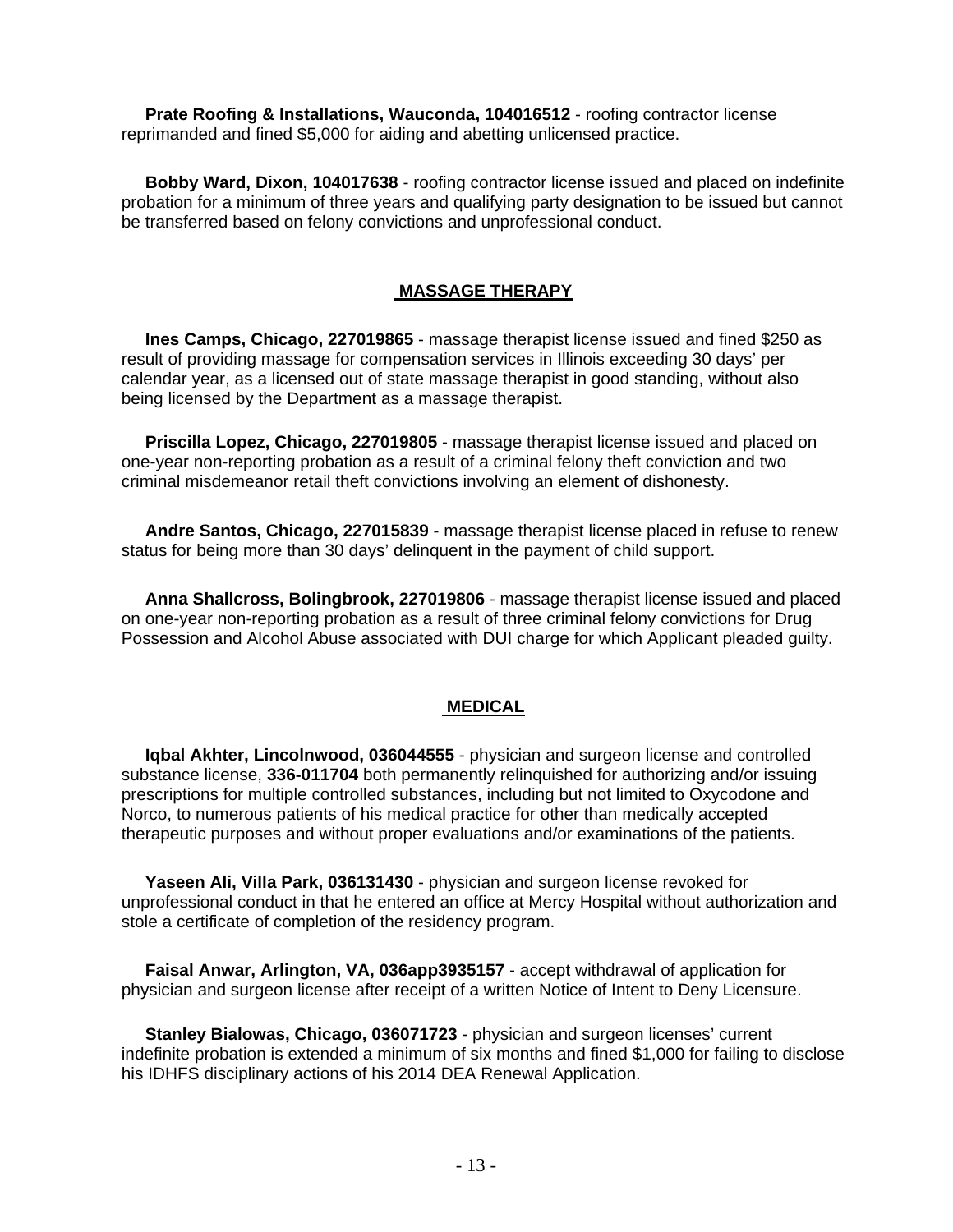**Bridget Brasfield, Granite City, 038009646** - chiropractor license indefinitely suspended for healthcare fraud conviction in April 2017.

 **Jose Calub, Northbrook, 036045531** - physician and surgeon license suspended for failure to file and/or pay Illinois state income taxes.

 **Hwa Chen, Taylorville, 036049201** - physician and surgeon license placed on indefinite probation for a minimum of 12 months and fined \$2,500 for not properly prescribing controlled substances to several patients of his practice.

 **Karen Crawford, Chicago, 036056639** - physician and surgeon license suspended for failure to file and/or pay Illinois state income taxes.

 **James Cunnar, Naperville, 036095349** - physician and surgeon license reprimanded for engaging in dishonorable, unethical or unprofessional conduct of a character likely to deceive, defraud or harm the public.

 **Charles Feinstein, Northbrook, 036064248** - physician and surgeon license suspended for six months, followed by indefinite probation for a minimum of one year for allowing an unlicensed individual to pay for his advertising at a time he was performing surgical procedures in the surgical center owned and controlled by said unlicensed individual.

 **Vladimir Gordin, Wheeling, 038009488** - chiropractor license indefinitely suspended for healthcare fraud conviction in April 2017.

 **Mark Hill, Highland Park, 036064051** - physician and surgeon license reprimanded, required to take and pass EBAS and fined \$10,000 for treating a patient of his practice while he had a power of attorney over this patient.

 **David Kiel, Rochester, 036073228** - physician and surgeon license reprimanded for prescribing controlled substances to his significant other.

 **Solomon Liburb, Oswego, 038010603** - chiropractor license suspended for failure to file and/or pay Illinois state income taxes.

 **Ming Lin, Flossmoor, 036056554** - physician and surgeon license voluntarily, permanently relinquished for utilizing vaccination methods that were not FDA-approved.

 **Terry Love, Ottawa, 036052926** - physician and surgeon license suspended for failure to file and/or pay Illinois state income taxes.

 **Steven Mardjetko, Morton Grove, 036068521** - physician and surgeon license reprimanded based on the improper performance of a laminectomy resulting in the removal of the wrong lamina.

 **William Mollohan, Naperville, 036074038** - physician and surgeon license indefinitely suspended for minimum of six months for his failure to properly treat and evaluate a patient in the nursing home and October 2013 Felony Conviction for Aggravated Driving on revoked license.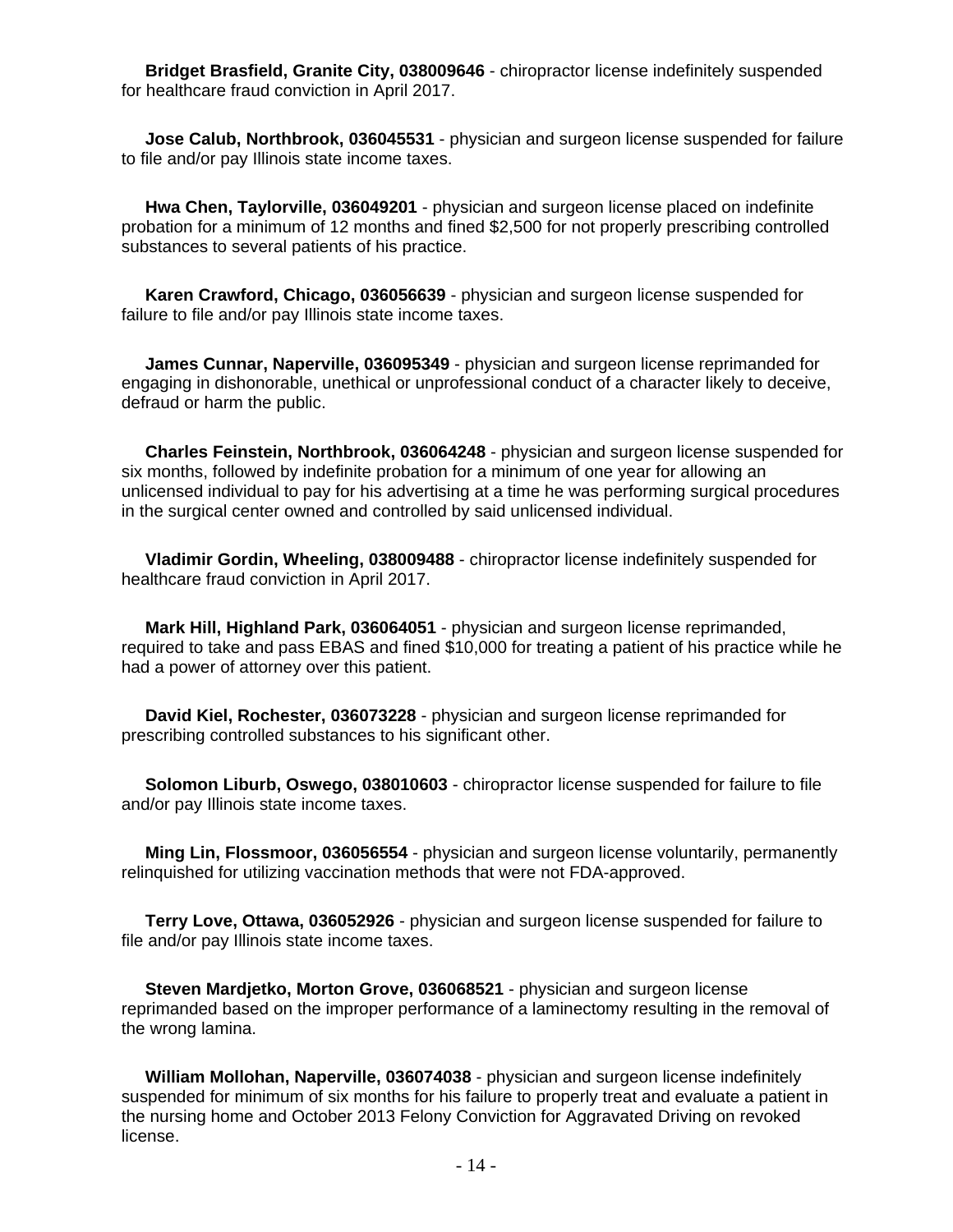**Anand Narayanan, Chicago, 125070683** - temporary medical license issued and placed on indefinite probation for the duration of Applicants' Residency Program with multiple conditions after being dismissed from his prior medical school for allegedly misrepresenting the timing of a research project that was required for a credit course and altering a date on an unsigned letter of recommendation for a scholarship application.

 **Mary Kate Palmore, Chicago, 036061973** - physician and surgeon license suspended for failure to file and/or pay Illinois state income taxes.

 **Ricardo Perez, Berwyn, 036108945** - physician and surgeon and controlled substance license, **336083289** both temporarily suspended for inappropriate controlled substance prescribing in his private practice.

 **Subarna Pradhan, Franklin Park, 036056560** - physician and surgeon license suspended for failure to file and/or pay Illinois state income taxes.

 **David Prator, Woodridge, 038010032** - chiropractor license placed on indefinite probation with practice restrictions for a minimum of 18 months for billing issues related to testing and treatment provided by Respondent.

 **Mohamed Rajput, Aledo, 036053130** - physician and surgeon license current indefinite probation extended an additional six months minimum and fined \$1,000 for failing to disclose his IDHFS and IDFPR disciplinary actions on his March 2016 DEA Renewal Application.

 **William Ranger, Decatur, 036137760** - physician and surgeon license placed on indefinite probation for a minimum of three months based on sister-state discipline in Michigan.

 **Jonathan Renkas, Chicago, 036098742** - physician and surgeon license suspended until such time that he is in compliance with all tax laws administered by the Illinois Department of Revenue.

 **Jeffrey Rosenfield, Boca Raton, FL, 036app3639155** - accept withdrawal of application for physician and surgeon license after receipt of a written Notice of Intent to Deny Licensure.

 **Thomas Ruppert, Chicago, 036081776** - physician and surgeon license reprimanded, required to take and pass EBAS and fined \$2,500 for failing to disclose on his 2015 DEA Renewal Application a pending formal action with the Department as well as history of prior Department's disciplinary action.

 **Manjit Sandhu, Chicago, 036089775** - physician and surgeon license and controlled substance license, **336051506** temporarily suspended based on unprofessional conduct, violations of controlled substance regulations and mental illness or disability resulting in the inability to practice with reasonable judgment, skill or safety.

 **Faizuddin Shareef, Dyer, IN, 036121541** - physician and surgeon license indefinitely suspended for his failure to properly examine patient in the Emergency Room.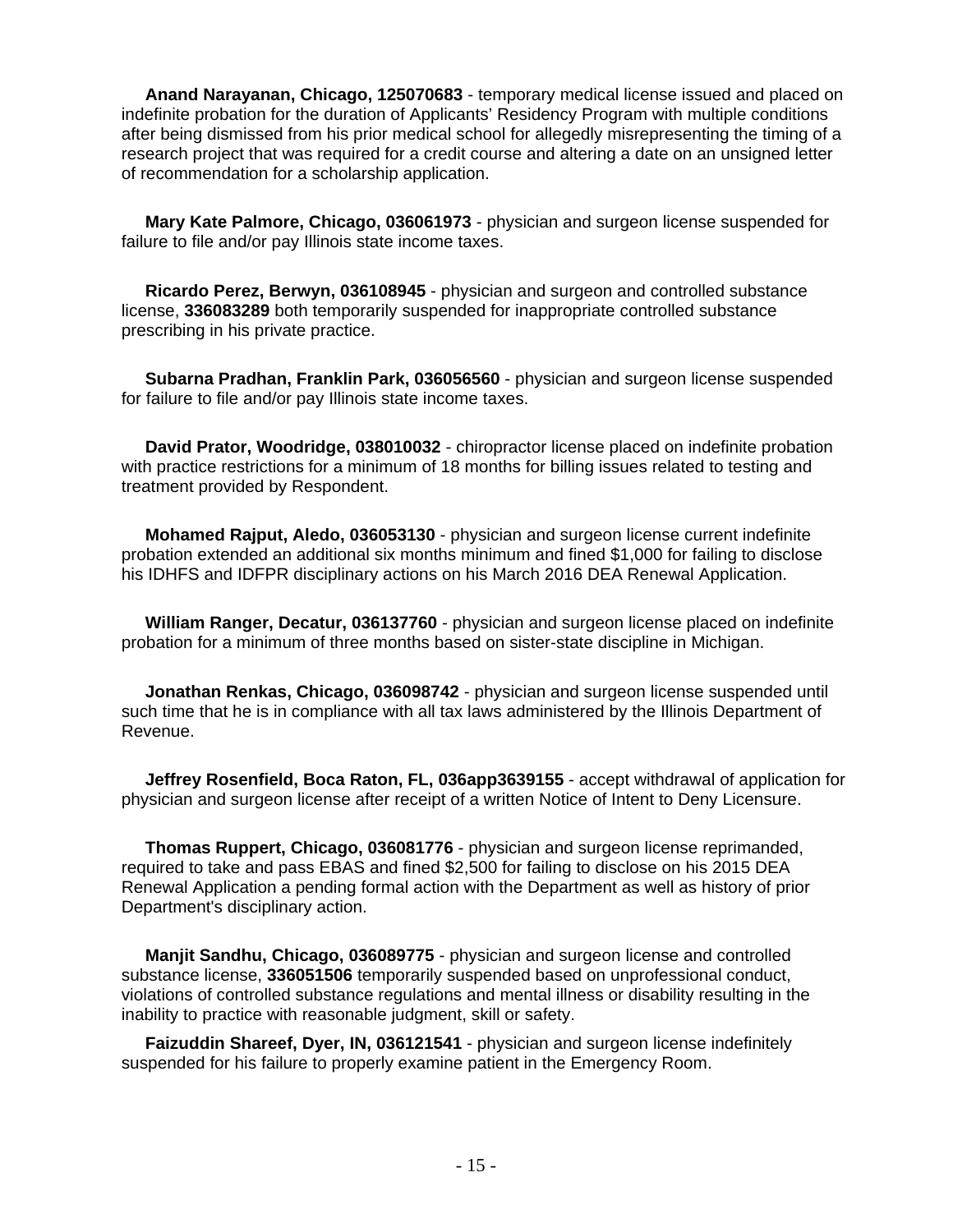**Spiros Stamelos, Arlington Heights, 036049690** - physician and surgeon license reprimanded with conditions and fined \$500 for failing to disclose on his 2014 DEA Renewal Application a pending formal action with the Department.

 **James Stegner, Buffalo Grove, 038012208** - chiropractor license suspended for failure to file and/or pay Illinois state income taxes.

 **V Jose Thomas, Fairview Heights, 036046371** - physician and surgeon license suspended for failure to file and/or pay Illinois state income taxes.

## **NURSING**

 **Kionie Abraham, Chicago, 041364542** - registered nurse license and advanced practice nurse license, **209012812,** both suspended for failure to file and/or pay Illinois state income taxes.

 **Laura Alexander, Urbana, 041394509** - registered nurse license placed on probation with work restrictions to terminate on January 31, 2018, for failure to report a misdemeanor Driving While Intoxicated conviction.

 **Shelley Allen, Rock Falls, 043083233** - licensed practical nurse license automatically, indefinitely suspended for a minimum of 12 months for a violation of the terms or conditions of a Consent Order.

 **Marion Anderson, Homewood, 043123414** - licensed practical nurse license placed in refuse to renew status after defaulted on Nursing Scholarship obligations to the Illinois Department of Public Health.

 **Kelly Bowen, Libertyville, 041267934** - registered nurse license placed on indefinite probation for a minimum of two years after submitting to a breathalyzer test at work and testing positive.

 **Latanya Brakes, Merrillville, IN, 043104414** - licensed practical nurse license suspended for failure to file and/or pay Illinois state income taxes.

 **Janet Brantley, Rosiclare, 043079658** - licensed practical nurse license restored to indefinite probation for a minimum of two years, with work restrictions effective upon payment of fees and filing of forms.

 **Erin Brown, Goreville, 043101508** - licensed practical nurse license placed in refuse to renew status after defaulted on Nursing Scholarship obligations to the Illinois Department of Public Health.

 **Berneda Brown, South Holland, 041297200** - registered nurse license suspended for failure to file and/or pay Illinois state income taxes.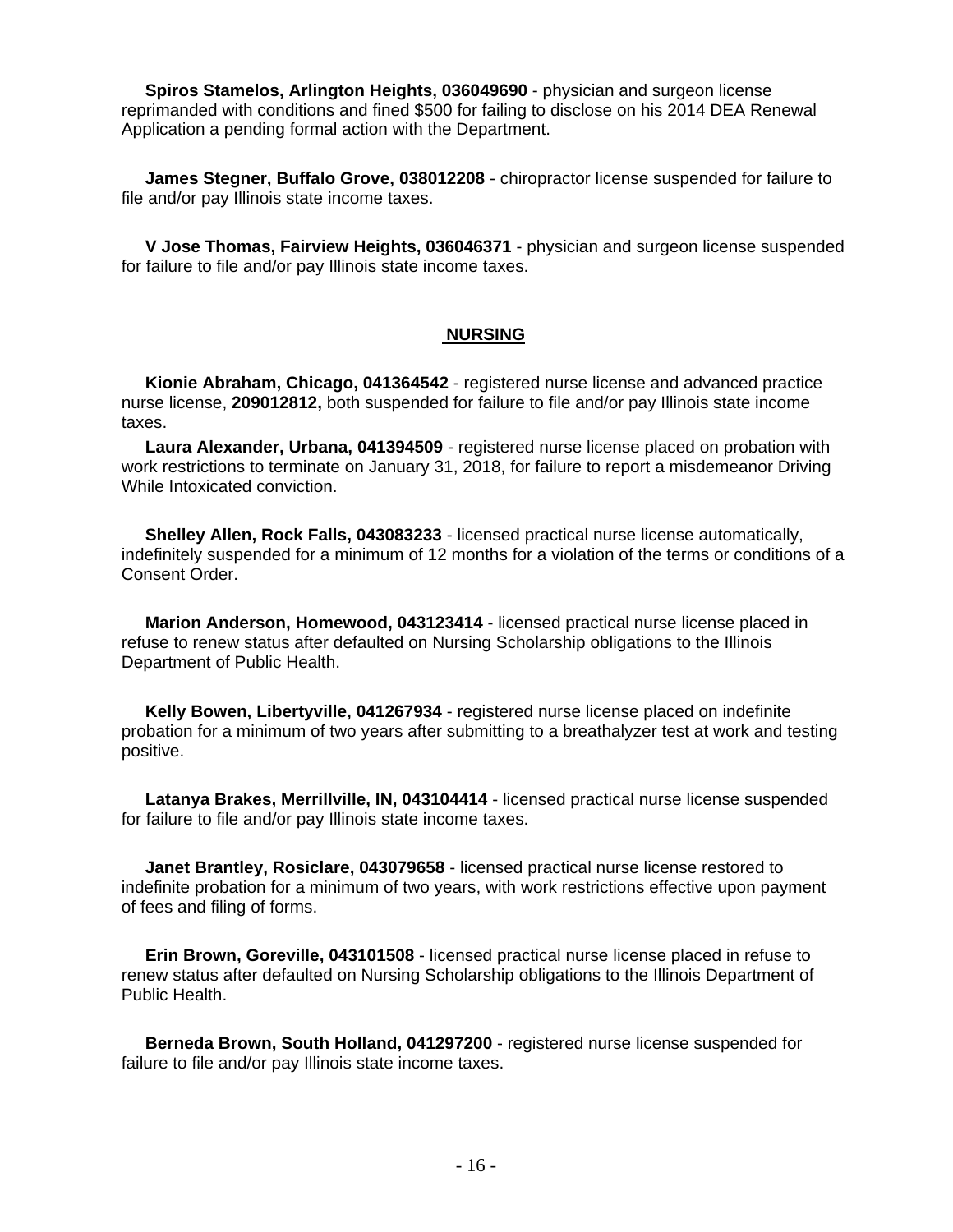**Heather Brown, Decatur, 041409969** - registered nurse license automatically, indefinitely suspended for a minimum of 12 months due to the violation of an Agreement of Care, Counseling and Treatment for failure to submit to drug testing and make personal reports to the Department.

 **Kadie Carroll, Wyanet, 041415562** - registered nurse license automatically, indefinitely suspended for a minimum of 12 months for a violation of the terms or conditions of a Consent Order.

 **Monica Carter, Lerna, 043079762** - licensed practical nurse license placed on indefinite probation for a minimum of three years after being arrested and charged for Unlawful Methamphetamine Conspiracy, a Class 1 Felony.

 **Kimberly Collins, Murphysboro, 041435858** - registered nurse license suspended for failure to file and/or pay Illinois state income taxes.

 **Connie Colone, Blue Island, 041401287** - registered nurse license revoked after she submitted false documents to a facility in the state of Illinois to indicate that she had earned wages in excess of \$40,000.

 **Rosemary Cooper, Chicago, 041234212** - registered nurse license suspended for failure to file and/or pay Illinois state income taxes.

 **Jocelyn Cordero, Hoffman Estates, 041291841** - registered nurse license suspended for failure to file and/or pay Illinois state income taxes.

 **Johnelle Crawford, Gillespie, 041316472** - registered nurse license indefinitely suspended for a minimum of two years for having pled guilty to, in March 2016, and having been found guilty of, possession of drug paraphernalia and in July 2016, having pled guilty to, and having been found guilty of, transport of alcohol in her vehicle.

 **Susan DeLoose, Sherrard, 041356554** - registered nurse license restored to indefinite probation with work restrictions for a minimum of three years and effective upon payment of fees and filing of forms.

 **Samantha Dolan, Milan, 041391657** - registered nurse license indefinitely suspended, followed by a probation for 12 months for a sister-state discipline in the state of Iowa involving a substance abuse disorder.

 **Emily Dubrick, Fort Worth, TX, 041385382** - registered nurse license placed in refuse to renew status after defaulted on Nursing Scholarship obligations to the Illinois Department of Public Health.

 **Chaquitta Durr, Chicago, 041351847** - registered nurse license indefinitely suspended for a minimum of six months for having appeared at a facility in the state of Illinois under the influence of alcohol.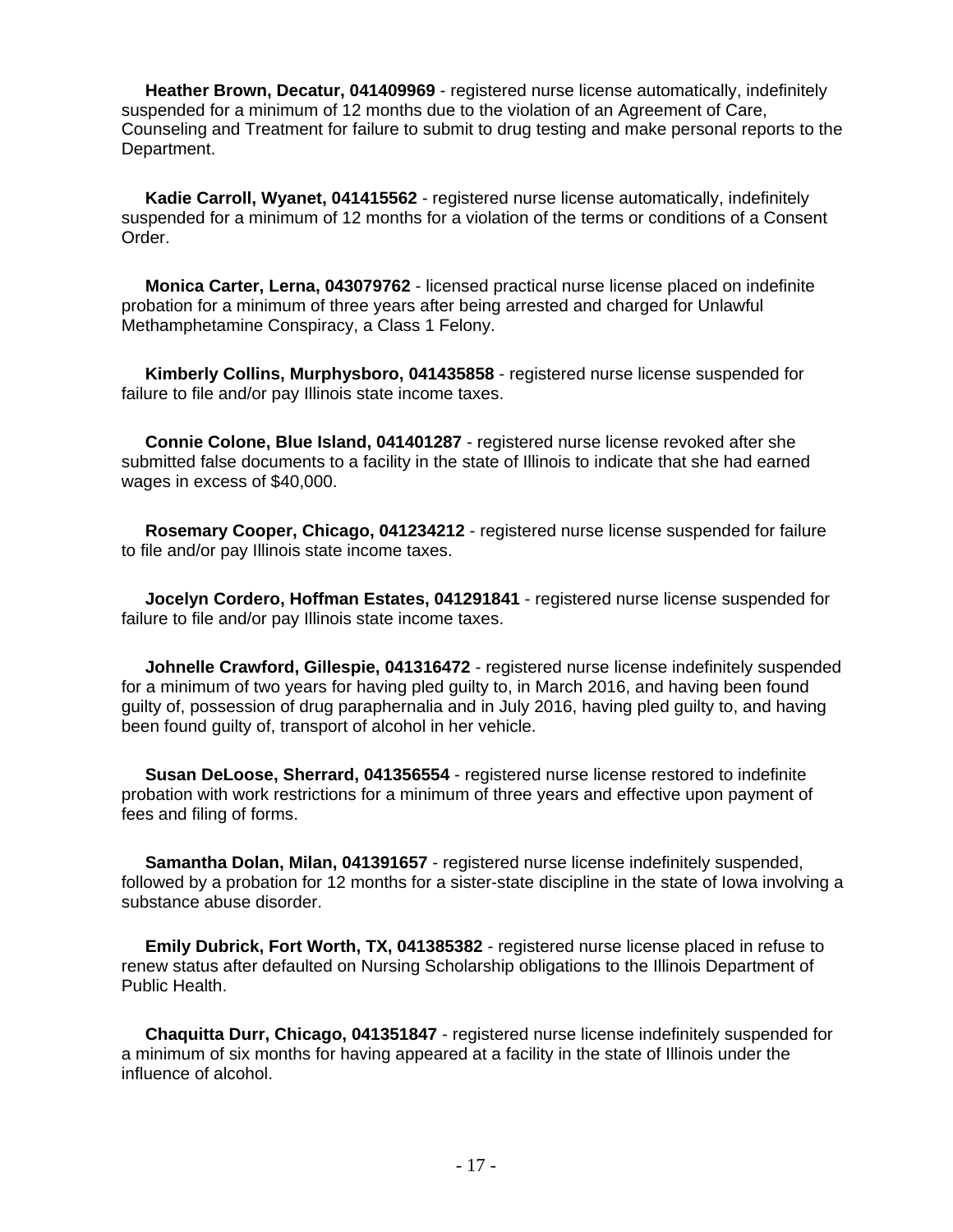**Callie Elson, Alton, 041406184** - registered nurse license placed on indefinite probation for a minimum of three years with work restrictions after testing positive for a substance at a facility in the State of IL.

 **Sonya Franklin, Port Byron, 041326184** - registered nurse license placed in refuse to renew status after defaulted on Nursing Scholarship obligations to the Illinois Department of Public Health.

 **Judith Galbraith, Guyman, OK, 041317274** - registered nurse license and advanced practice nurse license, **209003153** both indefinitely suspended for a minimum of two years for sister-state disciplines from the States of Pennsylvania and Oklahoma involving a substance abuse disorder.

 **Jennifer Gill, Wayne, 041342478** - registered nurse license restored to indefinite probation with work restrictions for a minimum of two years and effective upon payment of fees and filing of forms.

 **Jona Grogan, Pittsfield, 043116144** - licensed practical nurse license placed on indefinite probation for a minimum of 18 months for having pled guilty to Retail Theft, a Class A Misdemeanor and having been sentenced to Conditional Discharge for one year.

 **David Haines, Glen Carbon, 041453414** - registered nurse license issued and placed on one-year probation after in 2012, applicant pled guilty to and was sentenced to first offender probation for Unlawful Possession of a Controlled Substance.

 **Danielle Henke, Edwardsville, 041290171** - registered nurse license automatically, indefinitely suspended for a minimum of 12 months due to violation of Probation.

 **Robert Hughes, Lansing, 041283559** - registered nurse license suspended retroactively to June 10, 2013 and terminated on November 5, 2013 after Respondent pled guilty to, and was found guilty of, selling a firearm in violation of federal law, in the United States District Court, Northern District of Illinois.

 **Jessica Hurley, Evart, MI, 041453558** - registered nurse license issued with reprimand due to a sister-state discipline.

 **Laurel Kaiser, East Peoria, 041356064** - registered nurse license restored to indefinite probation for a minimum of two years effective upon payment of fees and filing of forms.

 **Richard Kunkel, Beloit, WI, 041375016** - registered nurse license restored to indefinite probation with work restrictions for a minimum of three years.

 **Britnee Liehr, Mt. Sterling, 041336109** - registered nurse license restored to refuse to renew status.

 **Stephanie Light, Toluca, 041346676** - registered nurse license indefinitely suspended for a minimum of two years due to unprofessional conduct consisting of several arrests and failure to report an adverse final action taken against her.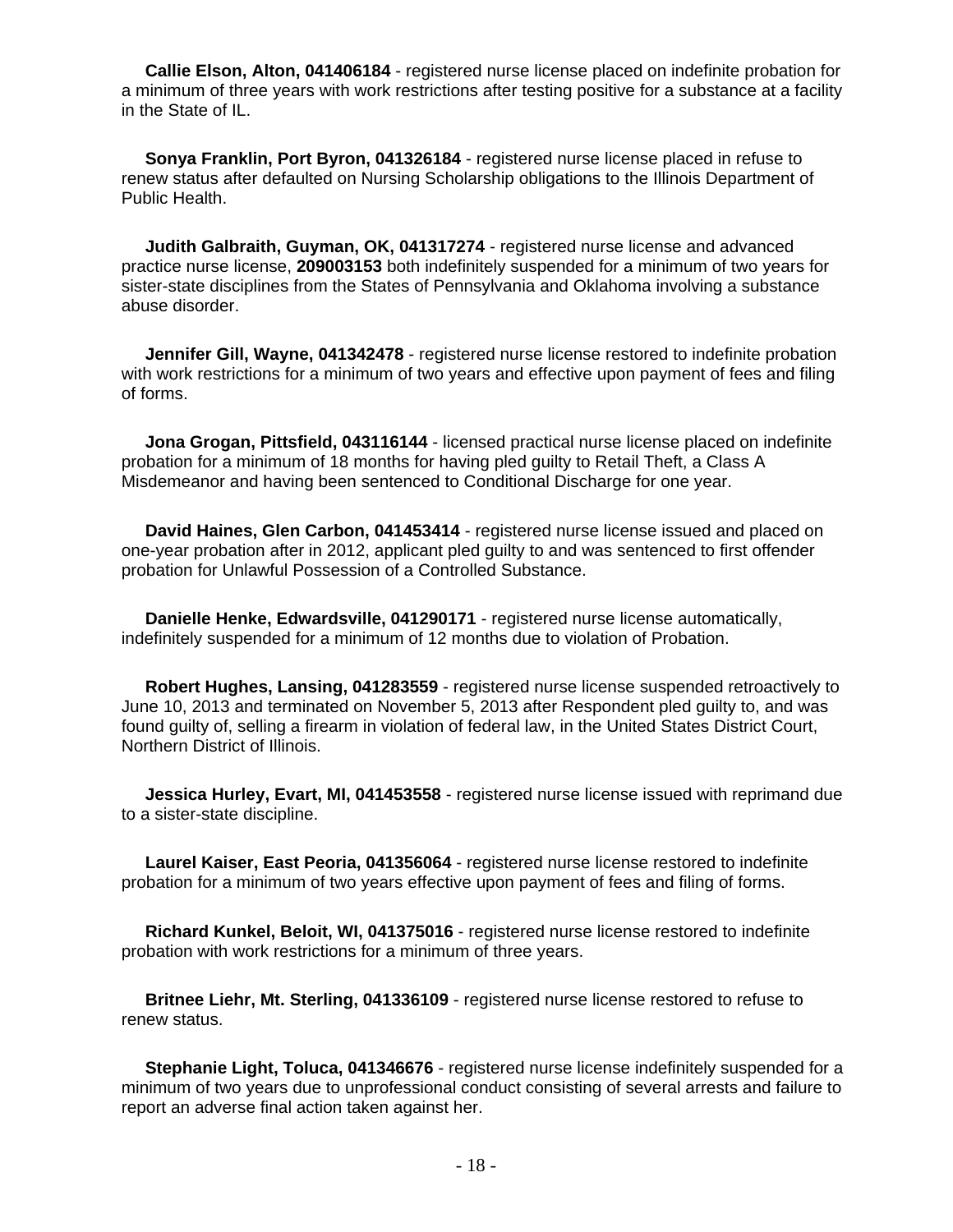**Cheretta Longino, Richton Park, 043087424** - licensed practical nurse license placed in refuse to renew status after defaulted on Nursing Scholarship obligations to the Illinois Department of Public Health.

 **Coratte Love, Hazel Crest, 041372314** - registered nurse license placed in refuse to renew status after defaulted on Nursing Scholarship obligations to the Illinois Department of Public Health.

 **Celia Martinez, Carbondale, 041366776** - registered nurse license placed in refuse to renew status for a sister-state violation out of California where her license was denied due to a failed pre-employment drug screen.

 **Sean McGee, Bettendorf, IA, 041346506** - registered nurse license placed in refuse to renew status after his Minnesota license was disciplined due to unprofessional conduct and failure to be forthcoming.

 **Darcie McGhee, Metropolis, 043079946** - licensed practical nurse license reprimanded and must complete continuing education courses for failure to place an inmate on a list to see the physician. the inmate passed away, approximately 15 days' subsequent to the Respondent's acts and/or omissions. The facility revised its policy after the incident.

 **Sabrina Miller, Chicago, 041322408** - registered nurse license placed in refuse to renew status after defaulted on Nursing Scholarship obligations to the Illinois Department of Public Health.

 **Vernice Nelson, Country Club Hills, 041341984** - registered nurse license suspended for failure to file and/or pay Illinois state income taxes.

 **Raye Peoples, Galesburg, 041275960** - registered nurse license reprimanded and fined \$500 after Respondent was terminated from a facility in the state for failure to follow the facility's patient care services assessment/reassessment plan policy. Respondent had failed to document critical patient data; documented dare that was not provided and there were discrepancies in patient records.

 **Estaban Perkins, Aurora, 043123999** - licensed practical nurse license issued with reprimand for being convicted on September 2, 2003 and serving time in prison for committing the Class 3 Felony of Official Misconduct.

 **Tanya Powers, Brookport, 043113435** - licensed practical nurse license placed in refuse to renew status after the Kentucky board of Nursing indefinitely suspended her license for failing to comply with continuing education or competence requirements.

 **Kimberly Prno, Manteno, 041204541** - registered nurse license indefinitely suspended for having ordered controlled substances from a pharmacy without authorization.

 **Gerald Reckers, Mesa, AZ, 041221704** - registered nurse license revoked due to a sisterstate discipline from the State of Arizona Board of Nursing involving diversion of controlled substances.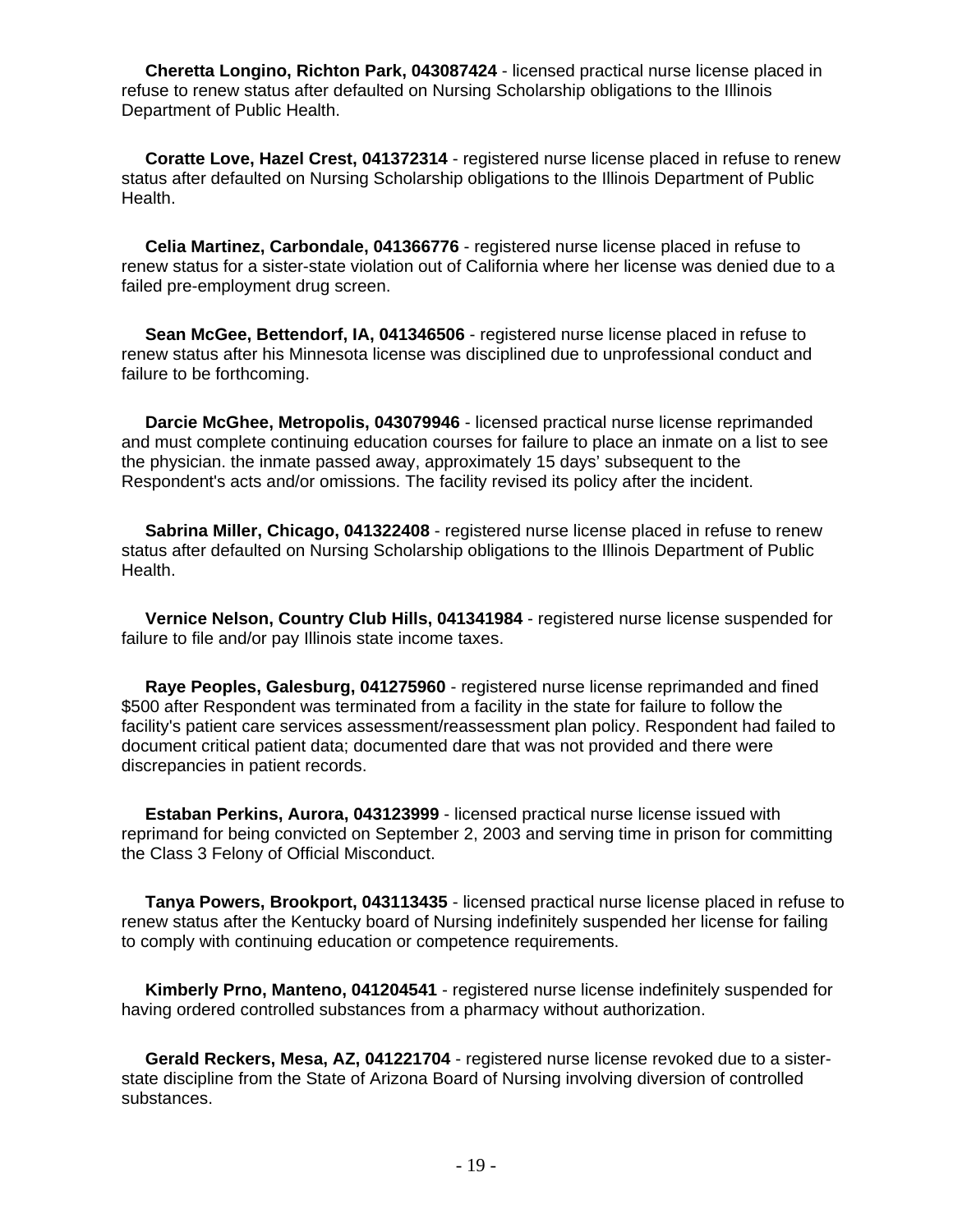**Melissa Richards, Brownstown, 041375183** - registered nurse license indefinitely suspended for a minimum of six months due to gross negligence in the practice of professional nursing.

 **Latashia Sidener, Calumet Park, 041356024** - registered nurse license placed in refuse to renew status after she defaulted on her nursing education scholarship obligations to the Illinois Department of Public Health.

 **John Sprague, Bloomington, 043106453** - licensed practical nurse license automatically, indefinitely suspended for a minimum of 12 months for a violation of the terms or conditions of a Consent Order.

 **Eleanor Stauffer, Clinton, IA, 041303820** - registered nurse license placed in refuse to renew status after voluntarily surrendering her Iowa nursing license after engaging in unprofessional conduct with a resident.

 **Jennifer Strang, Chicago, 041399437** - registered nurse license reprimanded because she was terminated for having vials of narcotic medications in her locker and scrub pockets and failing to properly waste medication.

 **Cassandra Stuby, Sparta, 041370458** - registered nurse license restored to indefinite probation for a minimum of one year and effective upon payment of fees and filing of forms.

 **Linda Sturgeon, Granite City, 041333125** - registered nurse license placed in refuse to renew status after she defaulted on her nursing education scholarship obligations to the Illinois Department of Public Health.

 **Glenn Swierkosz, Santa Fe, NM, 041287447** - registered nurse license placed in refuse to renew status after defaulted on Nursing Scholarship obligations to the Illinois Department of Public Health.

 **Jayne Tasker, North Palm Beach, FL, 041216254** - registered nurse license reprimanded after a Warning was imposed on her State of Maine registered nurse license for failure to disclose a pending complaint when she renewed her state of Maine registered nurse license.

 **Francis Taylor, Chicago, 043088639** - licensed practical nurse license placed in refuse to renew status after defaulted on Nursing Scholarship obligations to the Illinois Department of Public Health.

 **Anisa Threadgill, Marion, 043108539** - licensed practical nurse license restored to indefinite probation for a minimum of one year.

 **Rebecca Wilson, Eufalula, OK, 041360951** - registered nurse license placed in refuse to renew status due to a sister-state discipline in the state of Nevada.

 **Cynthia Wilson, Sesser, 043062866** - licensed practical nurse license suspended for failure to file and/or pay Illinois state income taxes.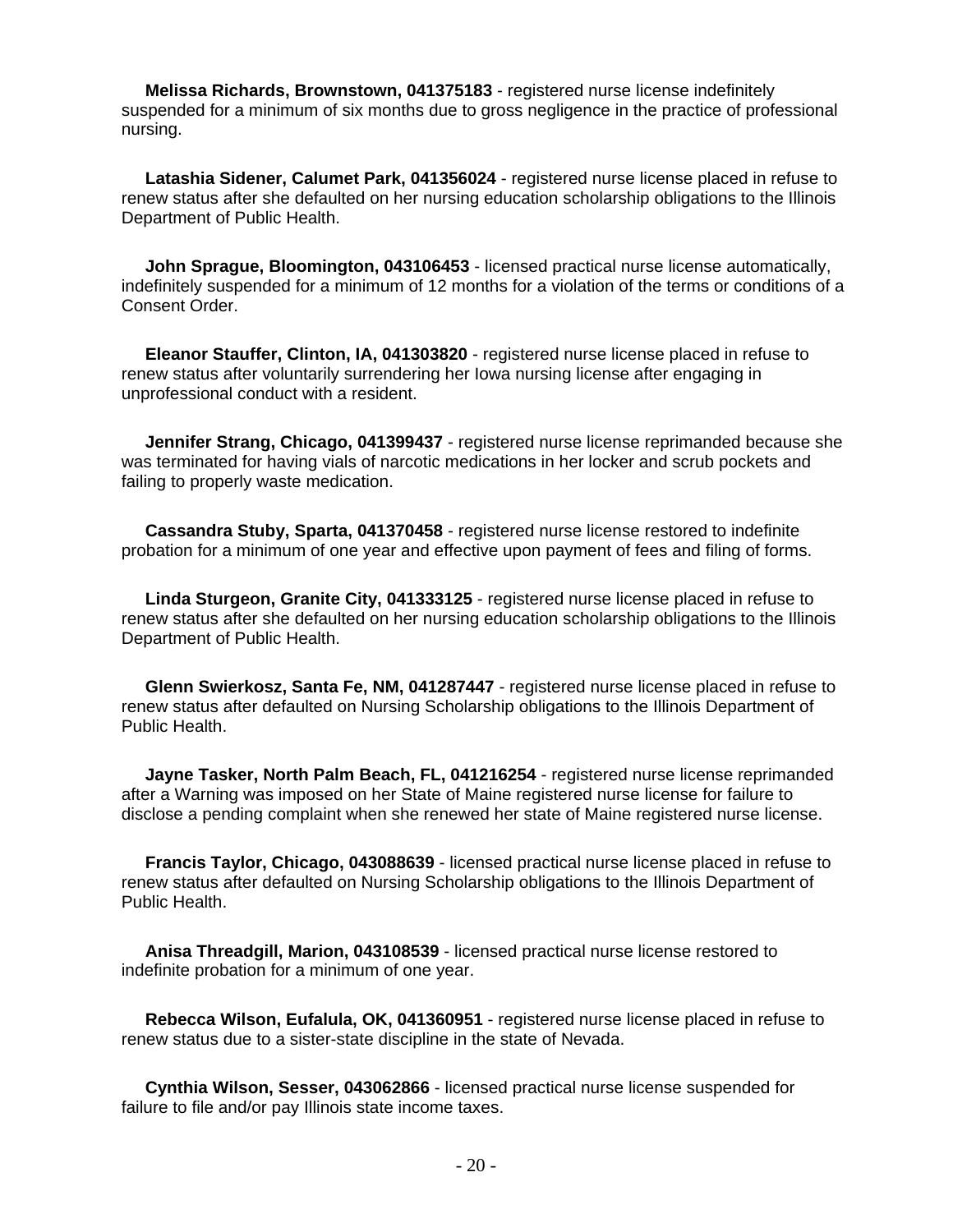## **PHARMACY**

 **Alexis Bass, Pekin, 049219811** - pharmacy technician license placed in refuse to renew status for failing to request a hearing on a notice of refusal, based on theft of medications from Pekin Prescriptions Lab.

 **Kristen Cannon, Oak Forest, 049167173** - pharmacy technician license indefinitely suspended for a minimum of one year for engaging in unprofessional conduct.

 **Cresie Clay, Chicago, 049145958** - pharmacy technician license suspended for failure to file and/or pay Illinois state income taxes.

 **DCRX INFUSION, Astoria, NY, 054017834** - pharmacy license placed in refuse to renew status after practicing unlicensed, failing to notify the Department of change in ownership, and failing to respond to the Department's request for information.

 **Maurico Jara, West Chicago, 049251458** - pharmacy technician license to be issued with reprimand after he pled guilty to Possession of Cannabis in DuPage County, IL.

 **Kevin Medellin, Bolingbrook, 049219103** - pharmacy technician license revoked after Mr. Medellin presented falsified prescriptions to a pharmacy fulfillment.

 **Babatunde Olurinde, Miramar, FL, 051296244** - pharmacist license permanently voluntarily surrendered due to a sister-state discipline.

 **Jesse Parker, Harrisburg, 049223108** - pharmacy technician license placed in refuse to renew status after being terminated from her employer for diversion.

 **Jacqueline Pollard, Chesterfield, 049212123** - pharmacy technician license placed in refuse to renew status after pleading guilty to theft from her employer, Walgreens.

 **Charedy Reed, Chicago, 049225607** - pharmacy technician license revoked after Ms. Reed admitted to diverting hydrocodone and alprazolam from her employer, Walgreens.

 **Nichole Roberts, Carlinville, 049207087** - pharmacy technician license placed in refuse to renew status after pleading guilty to possession of methamphetamine manufacturing material, a Class 2 Felony.

 **Christine Shrewsbury, Ingleside, 049231332** - pharmacy technician license revoked after she admitted to diverting from her employer.

 **Kim Tran, Carol Stream, 049225769** - pharmacy technician license placed in refuse to renew status after being terminated from her employer, Wal-Mart, for diversion.

 **Tri Coast Pharmacy, Juno Beach, FL, 054017963** - pharmacy license placed in refuse to renew status after being disciplined by the Iowa Board of Pharmacy for multiple violations.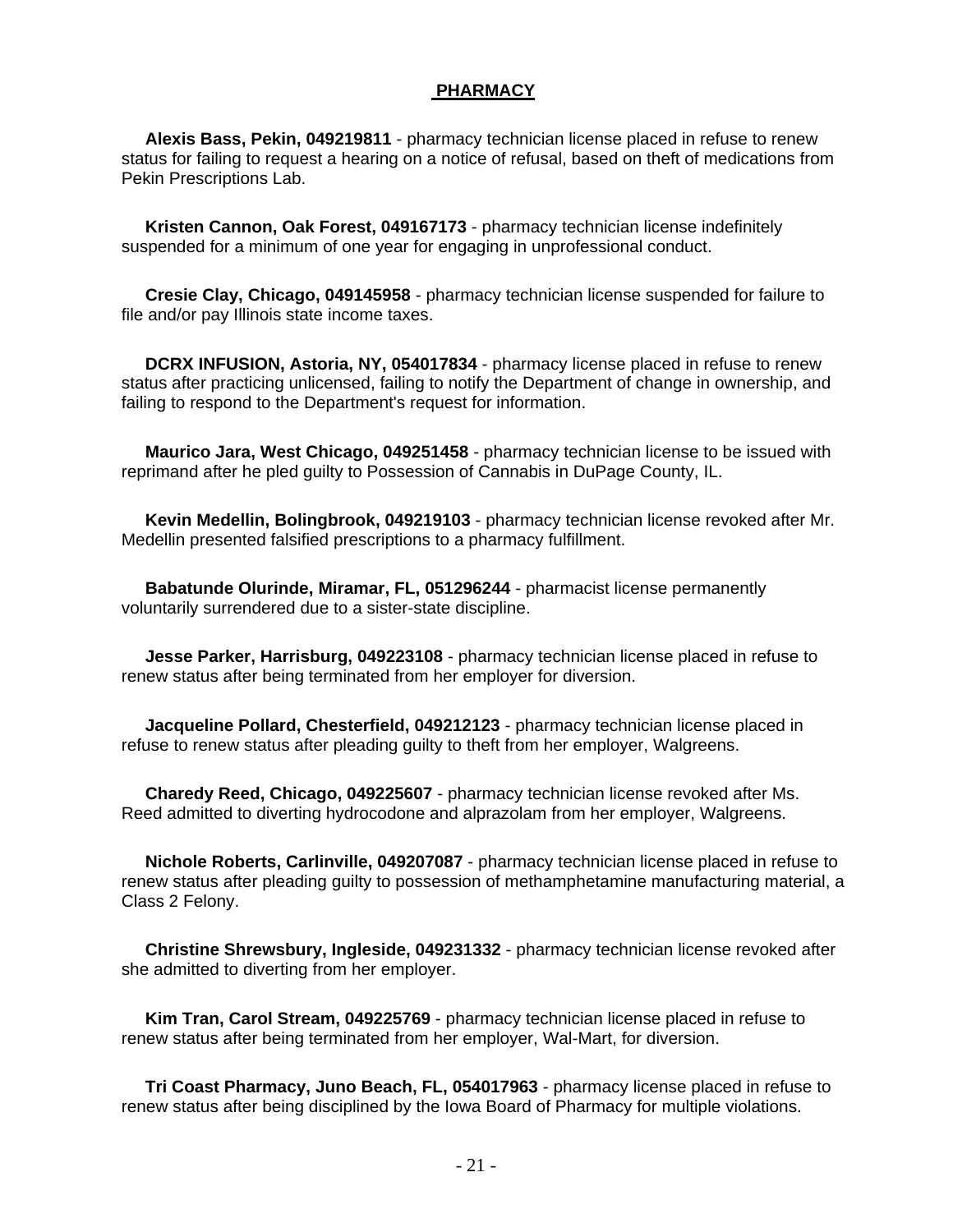**Charmane Vales, Springfield, 049218634** - pharmacy technician license placed in refuse to renew status after being terminated from her employer for diversion.

 **Loraina Wilson, Chicago, 049107835** - pharmacy technician license suspended for failure to file and/or pay Illinois state income taxes.

## **PROFESSIONAL COUNSELOR**

 **James Stephens, Chicago, 178002133** - licensed professional counselor license placed in refuse to renew status for being more than 30 days' delinquent in the payment of child support.

 **James Stephens, Chicago, 180005262** - licensed clinical professional counselor license suspended for being more than 30 days' delinquent in the payment of child support.

#### **PUBLIC ACCOUNTANT**

 **James Xu, Chicago, 239003037** - registered certified public accountant license reprimanded as a result of violating professional accounting standards related to financial reporting.

## **RESPIRATORY CARE**

 **Joseph Dabbs, Yorkville, 194002762** - respiratory care practitioner license suspended for failure to file and/or pay Illinois state income taxes.

#### **SHORTHAND REPORTER**

 **Kathleen Alexakis, Chicago, 084003141** – certified shorthand reporter license suspended for failure to file and/or pay Illinois state income taxes.

 **April Hansen, Lansing, 084004043** - certified shorthand reporter license suspended for failure to file and/or pay Illinois state income taxes.

 **Catherine Luciano, Chicago, 084004631** - certified shorthand reporter revoked for a minimum of 15 years due to two felony convictions and the undisclosed revocation of her California Shorthand Reporter license.

## **SOCIAL WORKER**

 **Jonathan Levy, Chicago, 149009106** - licensed clinical social worker license indefinitely suspended for a minimum of 39 months after Respondent was convicted of violations of Title 18 of the United States Code, Section 1343, Medicare Fraud, in the Northern District of Illinois.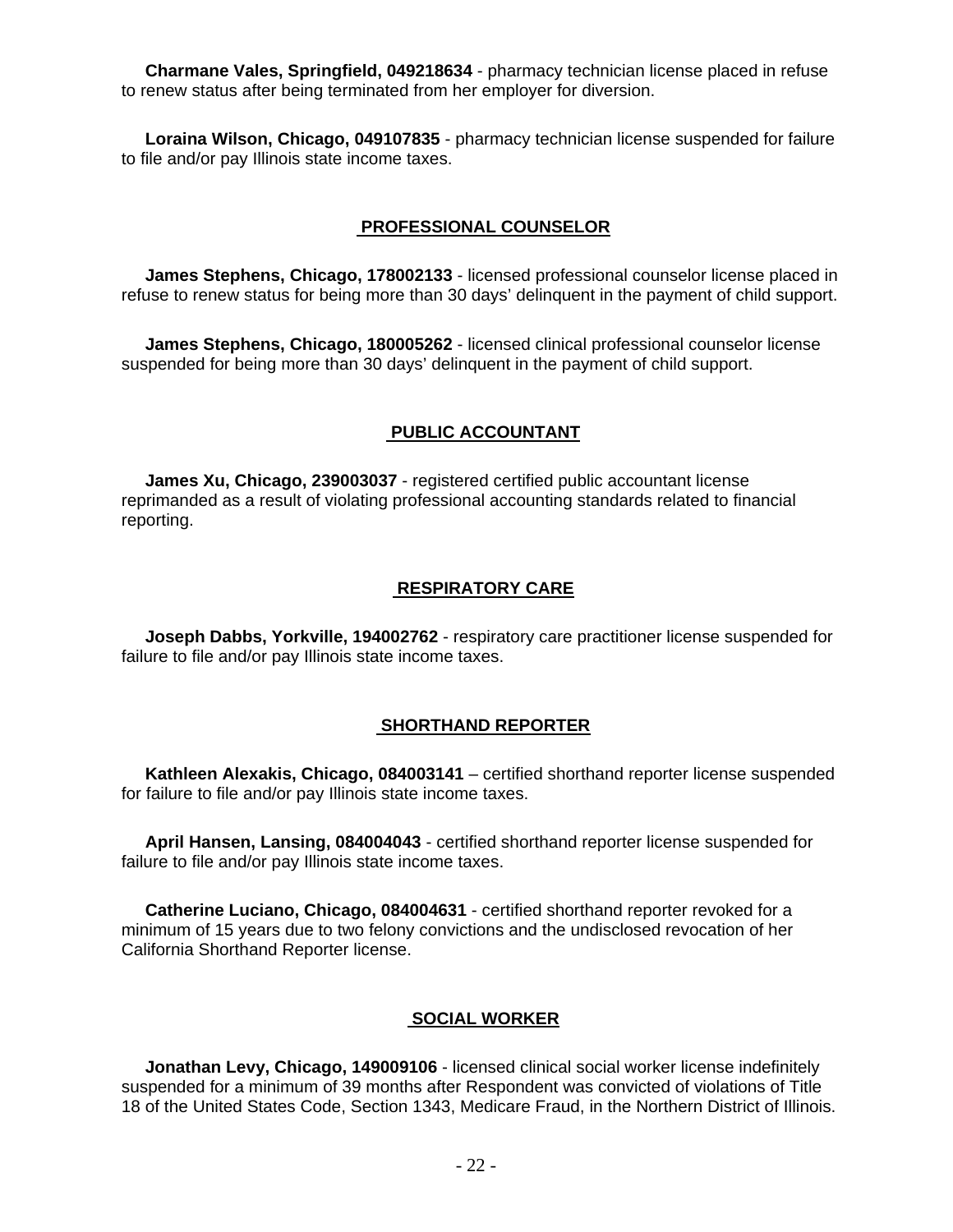## **PROFESSIONAL ENGINEERS**

 **Carl Dufner, Chatham, 062033949** - professional engineer license placed in refuse to renew status due to Respondent's failure to provide the Department with proof of completion all of the continuing education hours required for the renewal period of December 1, 2009 through November 30, 2011.

 **George Kotynek, Berwyn, 062040805** - professional engineer license placed in refuse to renew status due to Respondent's failure to provide the Department with proof of completion all of the continuing education hours required for the renewal period of December 1, 2009 through November 30, 2011.

 **Neil Mizen, Rockford, 062029953** - professional engineer license placed in refuse to renew status due to Respondent's failure to provide the Department with proof of completion all of the continuing education hours required for the renewal period of December 1, 2009 through November 30, 2011.

 **David Robinson, Granbury, TX, 062039910** - professional engineer license placed in refuse to renew status due to Respondent's failure to provide the Department with proof of completion all of the continuing education hours required for the renewal period of December 1, 2009 through November 30, 2011.

 **Thaddeus Shymanski, Livonia, MI, 062060303** - professional engineer license placed in refuse to renew status due to Respondent's failure to provide the Department with proof of completion all of the continuing education hours required for the renewal period of December 1, 2009 through November 30, 2011.

 **Gary Takahashi, Arlington Heights, 062040793** - professional engineer license placed in refuse to renew status due to Respondent's failure to provide the Department with proof of completion all of the continuing education hours required for the renewal period of December 1, 2009 through November 30, 2011.

 **William White, Glenview, 062004481** - professional engineer license placed in refuse to renew status due to Respondent's failure to provide the Department with proof of completion all of the continuing education hours required for the renewal period of December 1, 2009 through November 30, 2011.

 **James Wood, Arlington Heights, 062046963** - professional engineer license placed in refuse to renew status due to Respondent's failure to provide the Department with proof of completion all of the continuing education hours required for the renewal period of December 1, 2009 through November 30, 2011.

 **Junaid Yasin, Scituate, MA, 062038286** - professional engineer license placed in refuse to renew status due to Respondent's failure to provide the Department with all of the continuing education hours required for the renewal period of December 1, 2009 through November 30, 2011.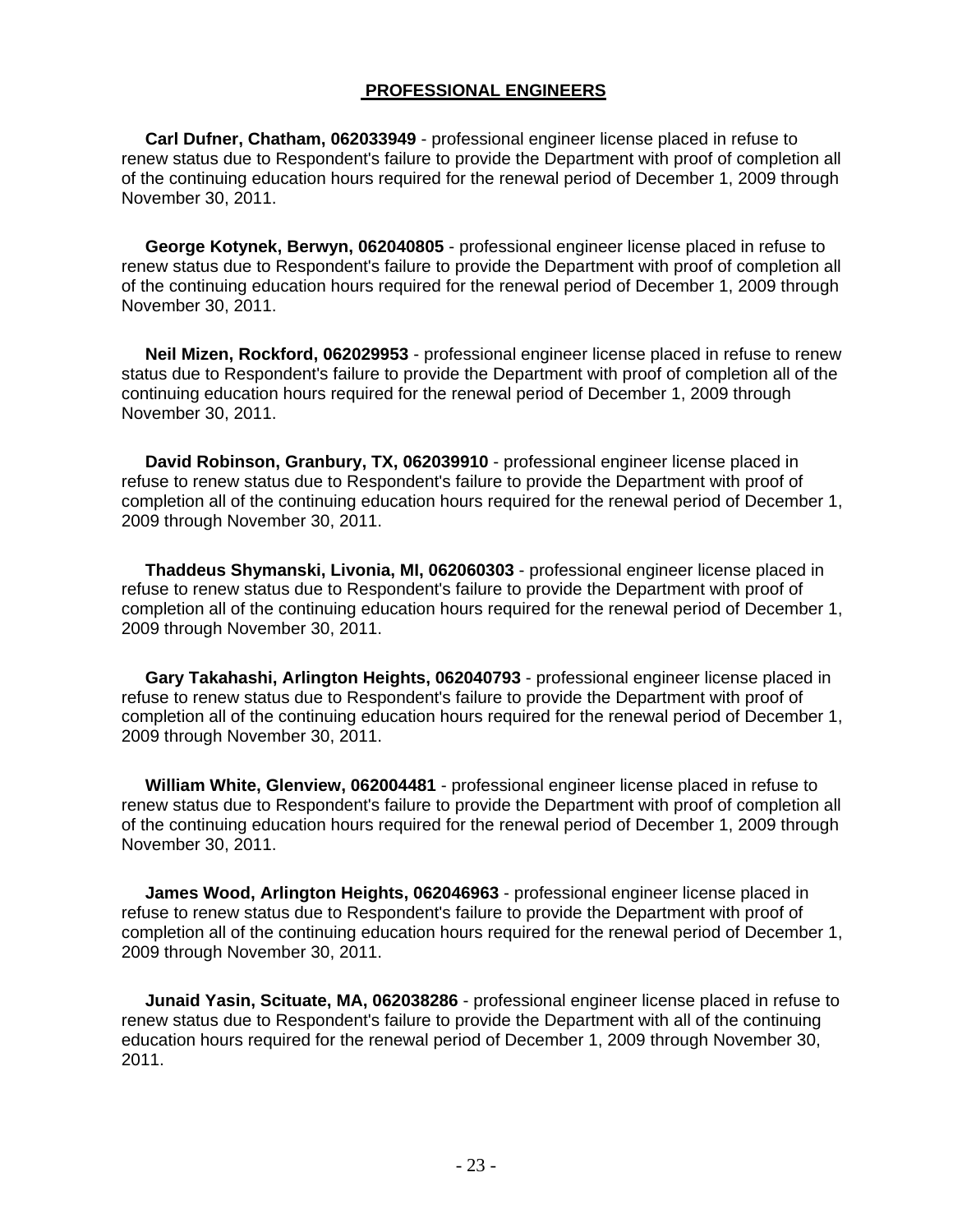## **VETERINARY MEDICINE**

 **Elisa Kirpatrick, Carbondale, 090006939** - veterinarian license revoked and fined \$15,000 after being convicted of one count of aggravated cruelty to animals, six counts of animal owner/duties/1st violation and five counts of practicing veterinary medicine/surgery without a license in Williamson County, IL.

 **Bala Rengarajan, Chicago, 090004181** - veterinarian license indefinitely suspended for a period of ten years after failing to administer the proper diagnostic testing prior to diagnosing a patient's conditions.

## **DIVISION OF REAL ESTATE**

## **APPRAISAL**

 **Daniel Currier, Freeport, 553001277** - certified general real estate appraiser license suspended for failure to file and/or pay Illinois state taxes.

 **Dmitriy Fleyshov, Wheeling, 553001840** - certified general real estate appraiser license reprimanded for communicating appraisal reports which fail to meet USPAP standards.

 **Robert McQuellon, Peoria, 553001933** - certified general real estate appraiser license fined \$2,500 for engaging in misleading advertising by advertising licensed appraisal services on his law firm website, giving the misleading appearance that Respondent could act as an appraiser and attorney in the same transaction.

 **John O'Dwyer, Glencoe, 553000173** - certified general real estate appraiser license suspended for failure to file and/or pay Illinois State taxes.

 **Martin Siegel, Northbrook, 553001155** - certified general real estate appraiser license revoked for violating the terms of a Consent Order.

## **REAL ESTATE**

 **Reico Alexander, Rockford, 475176100** - real estate broker license issued and placed on probation for 18 months due to prior felony criminal convictions.

 **Bart Basomski, Oak Forest, 475135477** - real estate broker license suspended for failure to file and/or pay Illinois State taxes.

 **Richard Delaney, Northbrook, 475152746** - real estate broker license suspended for failure to file and/or pay Illinois State taxes.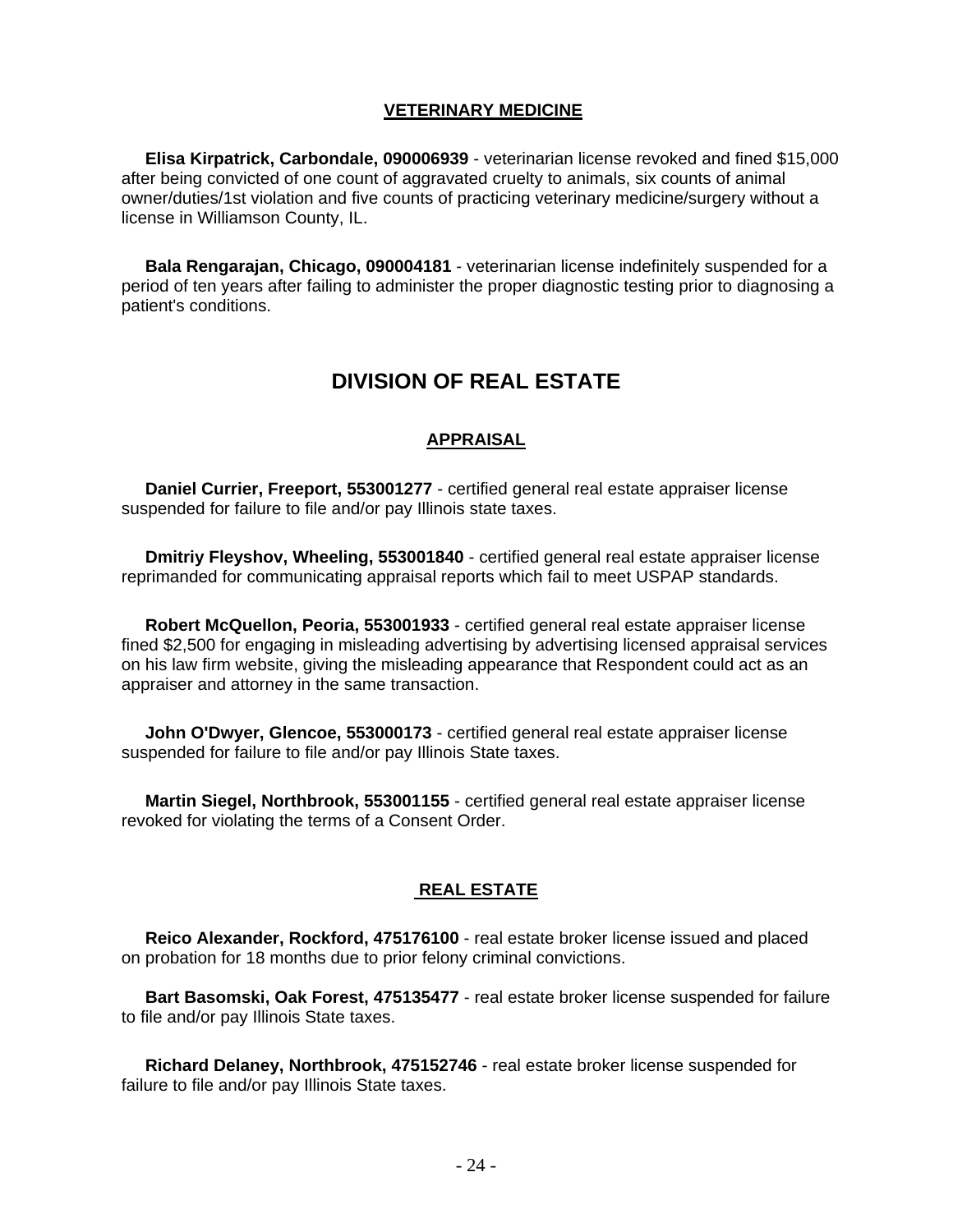**Christopher Fant, Chicago, 473015063** - real estate leasing agent license suspended for being more than 30 days' delinquent in the payment of child support.

 **Brandon Harris, Deer Park, 475171867** - real estate broker license suspended for failure to file and/or pay Illinois State taxes.

 **Susan Jumper, Naperville, 475163468** - real estate broker license suspended for failure to file and/or pay Illinois State taxes.

 **Shafeeq Khaja, Skokie, 475145395** - real estate broker license suspended for failure to file and/or pay Illinois state income taxes.

 **Paul King, Evanston, 471016797** - real estate managing broker license revoked because of a payment from the Real Estate Recovery Fund on behalf of the licensees.

 **Carby-King, Evanston, 478025818** - real estate broker corporation license revoked because of a payment from the Real Estate Recovery Fund on behalf of the licensees.

 **Christopher Kriticos, Lincolnwood, 475155754** - real estate broker license suspended for failure to file and/or pay Illinois State taxes.

 **Michelle Labra-Mejorado, Yorkville, 471002406** - real estate managing broker license revoked and fined \$25,000 for failure to supervise, failure to obtain signatures, failure to remit documents, failure to return earnest money in a timely manner, failure to report lost records, failure to inform the Department of name and escrow account changes, failure to make payments to parties as part of a fraudulent agreement. **Labra Group Realtors LLC, Aurora, 481011467** - real estate broker limited liability firm revoked due to a failure to make payments to parties as part of a fraudulent agreement.

 **Kenneth McHugh, Elmhurst, 475093114** - real estate broker license suspended for failure to file and/or pay Illinois State taxes.

 **Vernice Nelson, Country Club Hills, 475159233** - real estate broker license suspended for failure to file and/or pay Illinois State taxes.

 **Maurice Newman, Chicago, 475154490** - real estate broker license suspended for failure to file and/or pay Illinois State taxes.

 **Emman Chehade Randazzo, Chicago, 475140875** - real estate broker license indefinitely suspended and fined \$1,000 due to listing a property without the authorization of all of the property owners.

 **Joseph Ravago, Chicago, 471015151** - real estate managing broker license suspended for failure to file and/or pay Illinois State taxes.